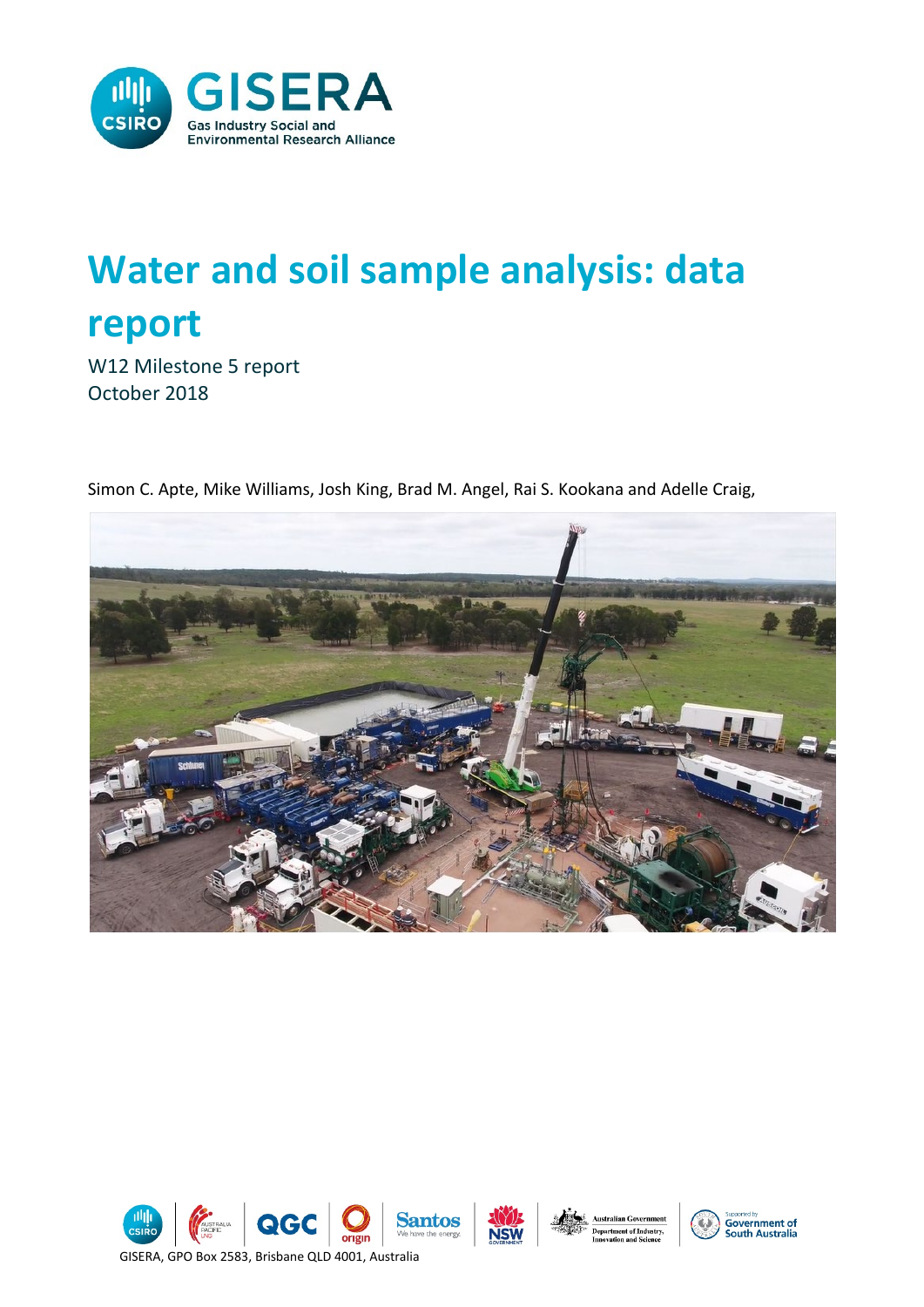# **Document control**

Milestone report April 2018

| Date    | <b>Description</b>                | <b>Author</b>          | <b>Approved</b> |
|---------|-----------------------------------|------------------------|-----------------|
| 1/10/18 | First draft                       | <b>SA</b>              |                 |
|         |                                   | SA, MK, JK,            |                 |
|         |                                   | BA, RK                 |                 |
| 8/10/18 | <b>CSIRO Peer reviewed report</b> | <b>SA</b>              |                 |
|         |                                   |                        |                 |
|         |                                   |                        |                 |
|         |                                   |                        |                 |
|         |                                   |                        |                 |
|         | 6/10/18                           | Author reviewed report |                 |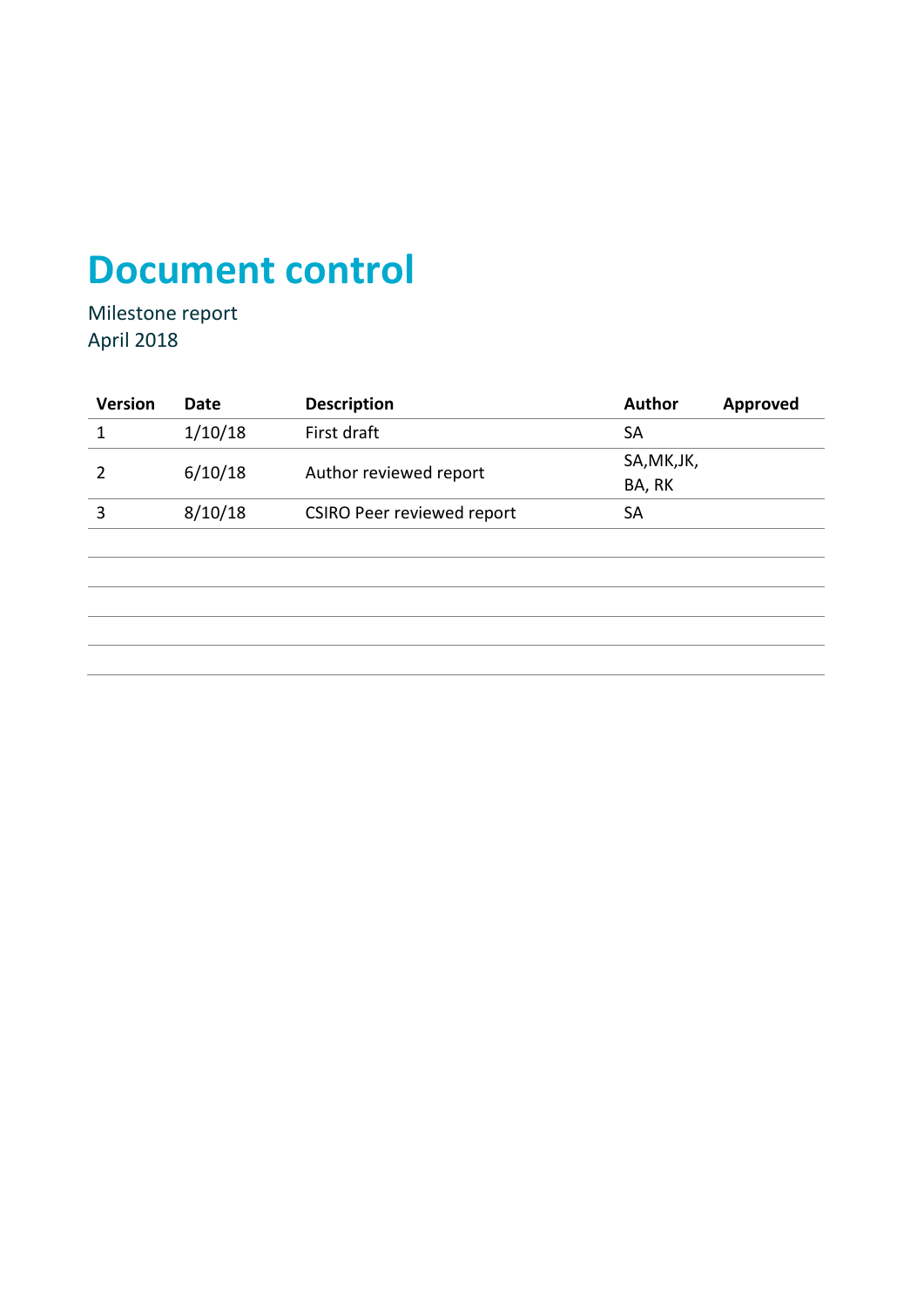The Gas Industry Social and Environmental Research Alliance (GISERA) undertakes publiclyreported research that addresses the socio-economic and environmental impacts of Australia's natural gas industries. GISERA was co-founded by CSIRO and Australia Pacific LNG in July 2011. For further information visit [gisera.csiro.au.](https://gisera.csiro.au/)

ISBN (print): 978-1-4863-1425-6

ISBN (online): 978-1-4863-1426-3

#### **Citation**

Apte, S.C., Williams, M., King, J.J., Angel, B.M., Kookana, R.S. and Craig, A., (2018). Water and Soil sample analysis: data report. Project W12 Milestone 5 Report to the Gas Industry Social and Environmental Research Alliance (GISERA). CSIRO, Canberra.

#### **Copyright**

© 2018 CSIRO To the extent permitted by law, all rights are reserved and no part of this publication covered by copyright may be reproduced or copied in any form or by any means except with the written permission of CSIRO.

#### **Important Disclaimer**

The partners in GISERA advise that the information contained in this publication comprises general statements based on scientific research. The reader is advised and needs to be aware that such information may be incomplete or unable to be used in any specific situation. No reliance or actions must therefore be made on that information without seeking prior expert professional, scientific and technical advice. To the extent permitted by law, GISERA (including its partners, employees and consultants) excludes all liability to any person for any consequences, including but not limited to all losses, damages, costs, expenses and any other compensation, arising directly or indirectly from using this publication (in part or in whole) and any information or material contained in it.

#### **Cover Photo**

Hydraulic fracturing operations in Central Queensland (photograph by GISERA).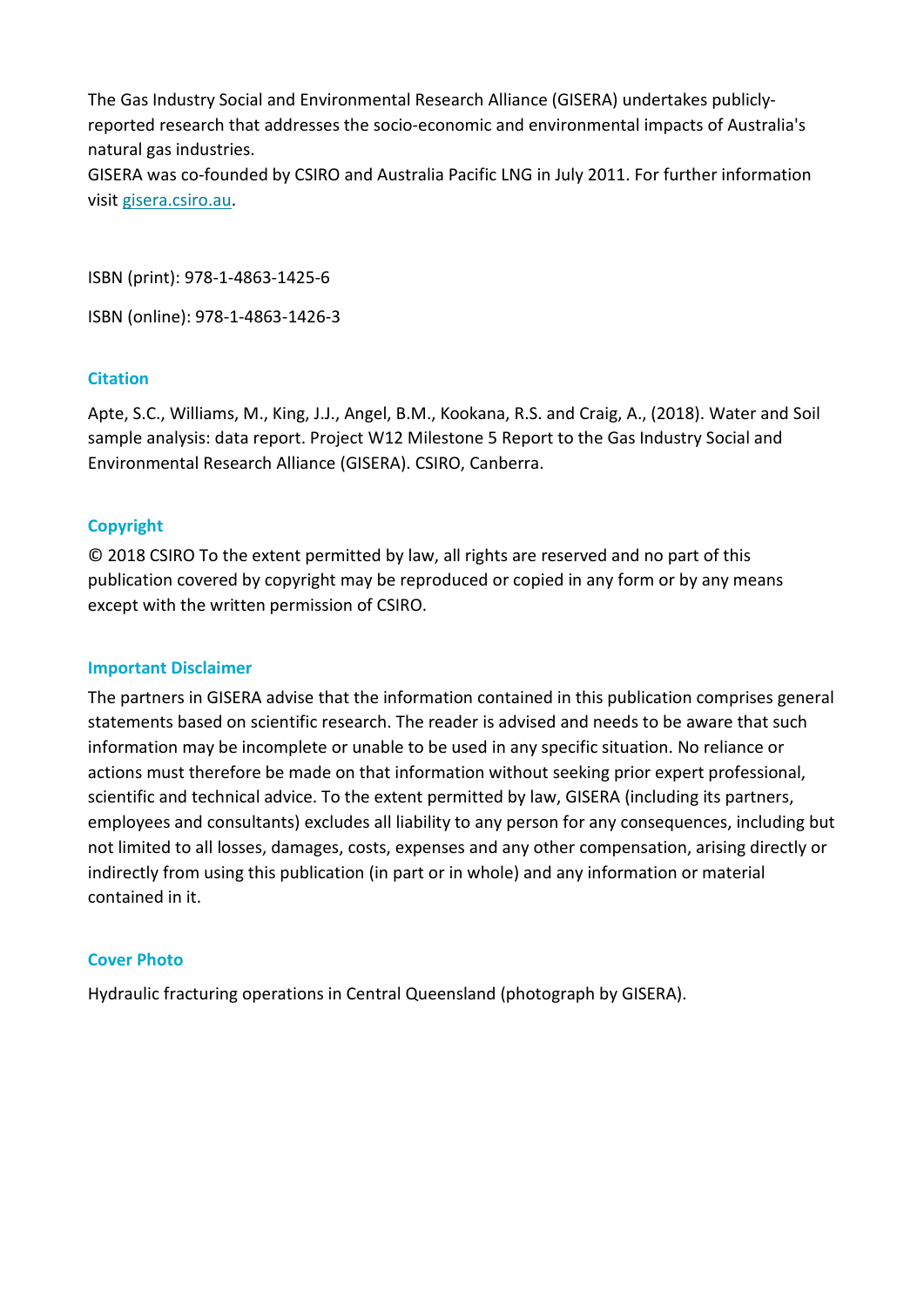### **Contents**

| 1              |       |       |  |  |  |  |
|----------------|-------|-------|--|--|--|--|
| $\overline{2}$ |       |       |  |  |  |  |
| 3              |       |       |  |  |  |  |
|                | 3.1   |       |  |  |  |  |
|                |       |       |  |  |  |  |
|                |       |       |  |  |  |  |
|                |       | 3.1.3 |  |  |  |  |
|                |       |       |  |  |  |  |
|                |       | 3.1.5 |  |  |  |  |
|                | 3.1.6 |       |  |  |  |  |
|                |       |       |  |  |  |  |
|                | 3.1.8 |       |  |  |  |  |
|                | 3.1.9 |       |  |  |  |  |
|                |       |       |  |  |  |  |
|                | 3.2   |       |  |  |  |  |
|                |       |       |  |  |  |  |
|                |       |       |  |  |  |  |
|                | . 12  |       |  |  |  |  |
| 5              |       |       |  |  |  |  |
| 6              |       |       |  |  |  |  |
|                |       |       |  |  |  |  |
|                |       |       |  |  |  |  |
|                |       |       |  |  |  |  |
|                |       |       |  |  |  |  |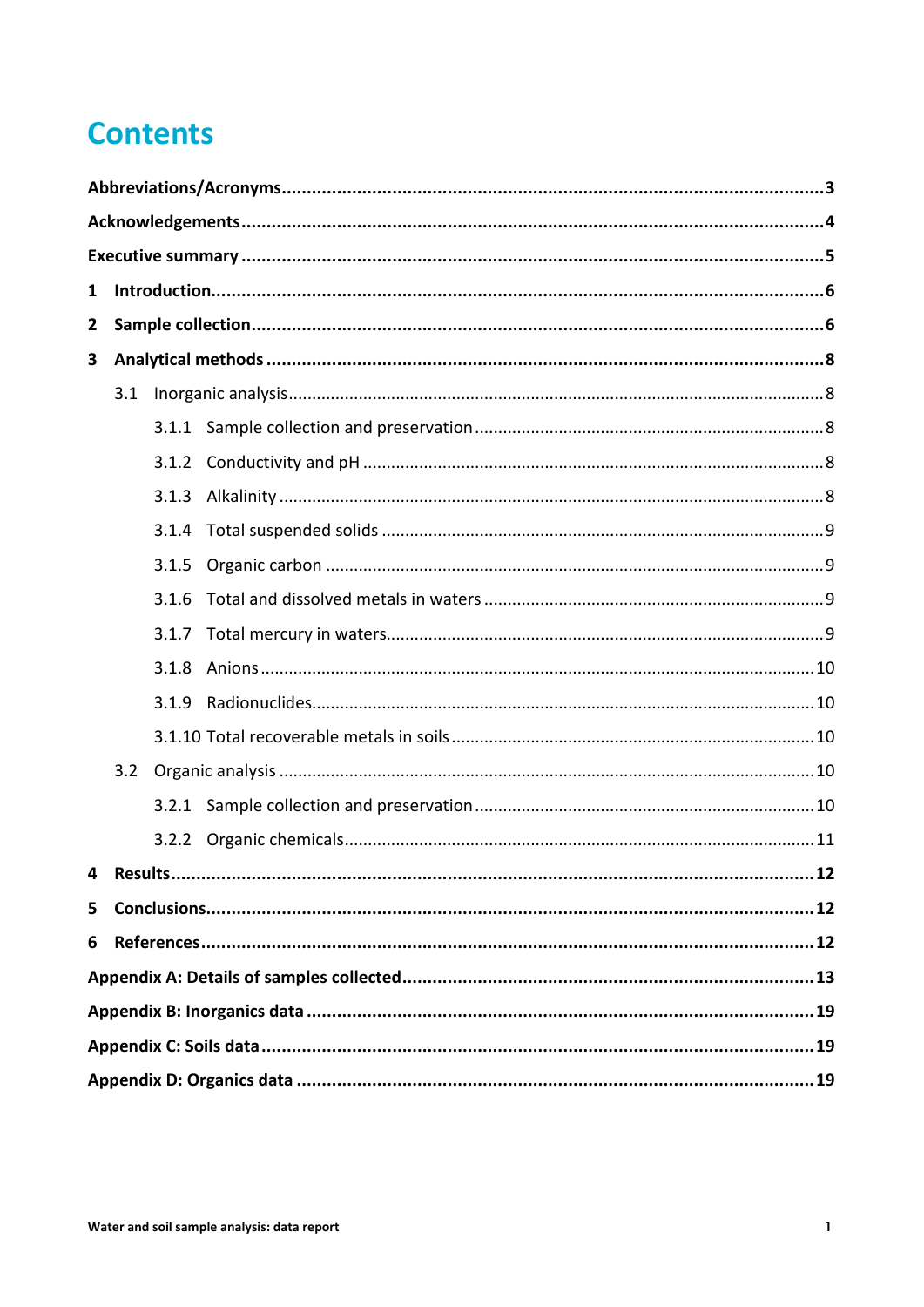### **List of Tables**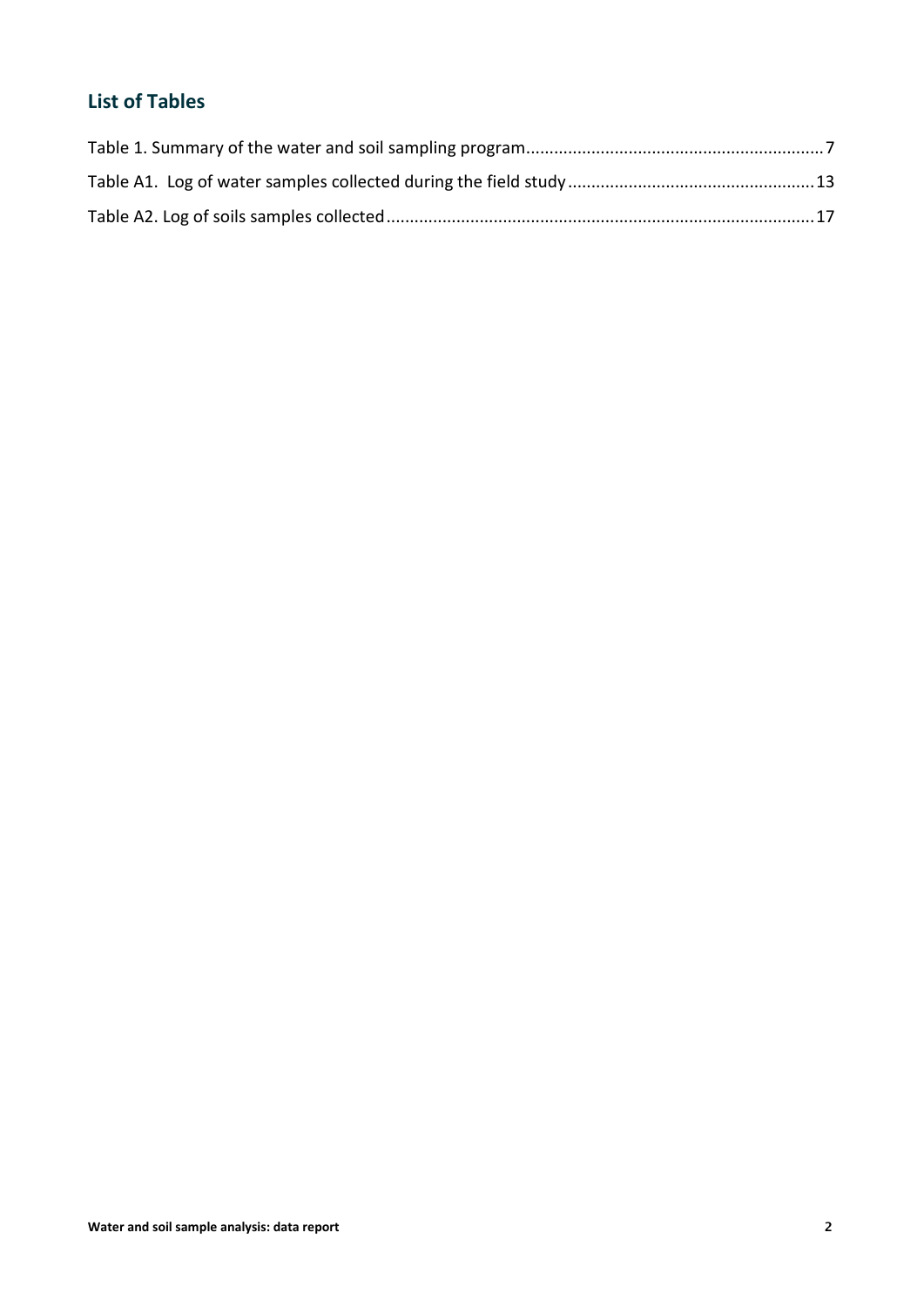# <span id="page-5-0"></span>**Abbreviations/Acronyms**

| Abbreviation /<br><b>Acronym</b> | <b>Description</b>                                      |  |  |
|----------------------------------|---------------------------------------------------------|--|--|
|                                  |                                                         |  |  |
| <b>AEM</b>                       | Dilute-acid extractable metal                           |  |  |
| <b>AFS</b>                       | Atomic fluorescence spectrometry                        |  |  |
| <b>ANSTO</b>                     | Australian Nuclear Science and Technology Organisation  |  |  |
| <b>CRM</b>                       | Certified reference material                            |  |  |
| DO                               | Dissolved oxygen                                        |  |  |
| <b>DOC</b>                       | Dissolved organic carbon                                |  |  |
| Dup                              | Duplicate                                               |  |  |
| <b>FEP</b>                       | Fluorinated ethylene propylene                          |  |  |
| <b>FLPE</b>                      | Fluorinated high density polyethylene                   |  |  |
| <b>GISERA</b>                    | Gas Industry Social and Environmental Research Alliance |  |  |
| MilliQ                           | High purity deionised water                             |  |  |
| <b>HF</b>                        | <b>Hydraulic fracturing</b>                             |  |  |
| <b>ICP-AES</b>                   | Inductively coupled plasma atomic emission spectrometry |  |  |
| IPC-MS                           | Inductively coupled plasma mass spectrometry            |  |  |
| <b>LDPE</b>                      | Low density polyethylene                                |  |  |
| <b>LOD</b>                       | Limit of detection                                      |  |  |
| <b>NMI</b>                       | National Measurement Institute                          |  |  |
| QA/QC                            | Quality assurance/quality control                       |  |  |
| Rep                              | Replicate                                               |  |  |
| Std. dev                         | Standard deviation                                      |  |  |
| <b>TOC</b>                       | Total organic carbon                                    |  |  |
| <b>TRM</b>                       | Total recoverable metal                                 |  |  |
| <b>TSS</b>                       | Total suspended solids                                  |  |  |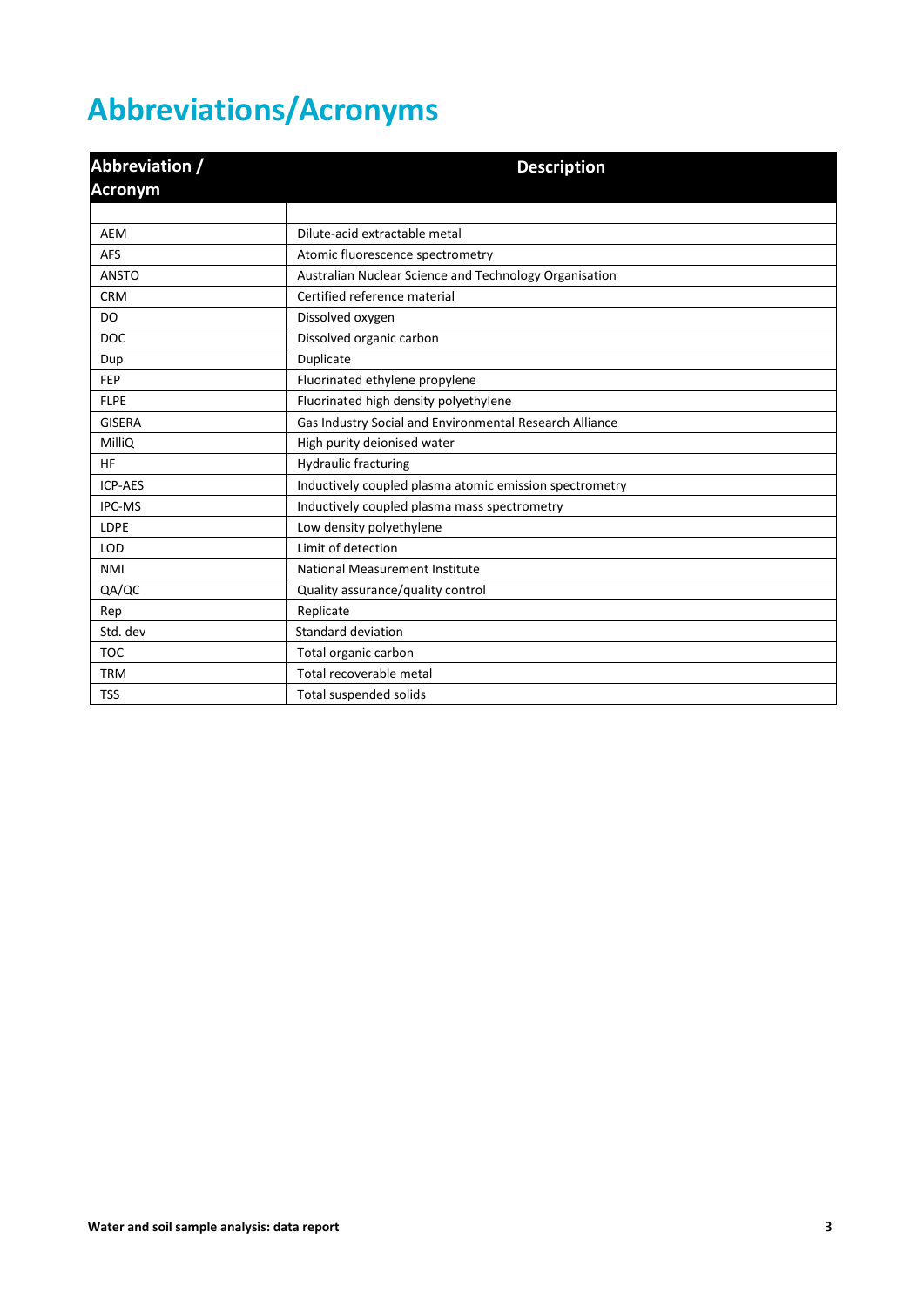# <span id="page-6-0"></span>**Acknowledgements**

This report was supported by the Gas Industry Social and Environmental Research Alliance (GISERA. GISERA is a collaboration between CSIRO, Commonwealth and state governments and industry established to undertake publicly-reported independent research. The purpose of GISERA is to provide quality assured scientific research and information to communities living in gas development regions focusing on social and environmental topics including: groundwater and surface water, biodiversity, land management, the marine environment, and socio-economic impacts. The governance structure for GISERA is designed to provide for and protect research independence and transparency of research. Visit [gisera.csiro.au](https://gisera.csiro.au/) for more information about GISERA's governance structure, projects and research findings.

The authors thank Origin Energy, Queensland, for their logistical support throughout this project and access to their gas field operations in Central Queensland, and the field operations team at Origin Energy's Reedy Creek gas processing facility. We also gratefully acknowledge assistance from the frac teams at Origin and Schlumberger, Savanna rig crews, the team at the Reedy Creek Wastewater facility, SGS Chinchilla laboratory staff, HSE staff, and teams providing additional assistance with groundwater and soil sampling.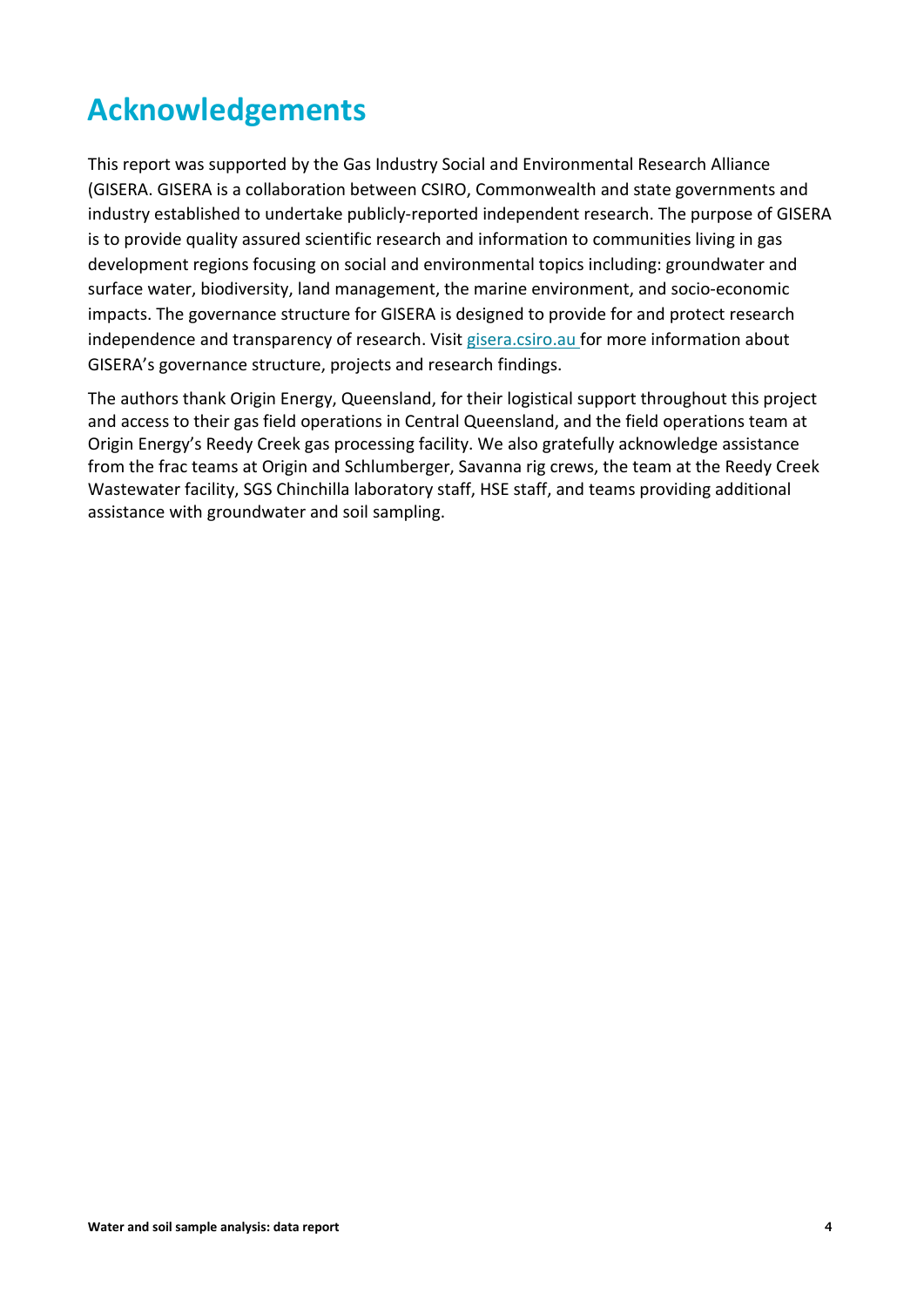### <span id="page-7-0"></span>**Executive summary**

CSIRO is currently undertaking a detailed study of the impacts of hydraulic fracturing (HF) of coal seams on air, soil and water quality at two locations in the Surat Basin, QLD. The air component of the study is being conducted by CSIRO Oceans & Atmosphere and the water/soil component is being conducted by CSIRO Land & Water.

The aims of the water and soil study are as follows:

(i) To quantify the impacts of HF operations on the concentrations of contaminants in nearby surface waters, groundwater and soils.

(ii) To assess the concentrations of HF chemicals and geogenic contaminants in flowback and produced waters resulting from CSG HF operations.

(iii) To assess contaminant concentrations in the collected water and soil samples with relevant Australian water and soil quality guideline values.

(iv) To conduct a laboratory assessment of various spill scenarios involving spillage of HF fluid and produced waters onto various soils types representative of the Surat Basin.

During the planning phase of the study, two sites were selected in the Surat Basin at Condabri and Combabula. Both gas fields are operated by Origin Energy. A sampling and monitoring plan for waters and soils was subsequently developed (Apte et al., 2017) and a field sampling program executed from July 2017 to April 2018 during which a range of water and soil samples were collected (Apte et al 2018).

Extensive laboratory analyses has been conducted on samples collected during the field campaign. The data have been collated and are presented in full in this report. Details of the analytical methods employed and quality control data are also provided. A comprehensive report which provides detailed interpretation of the field and laboratory data will be published by the end of 2018.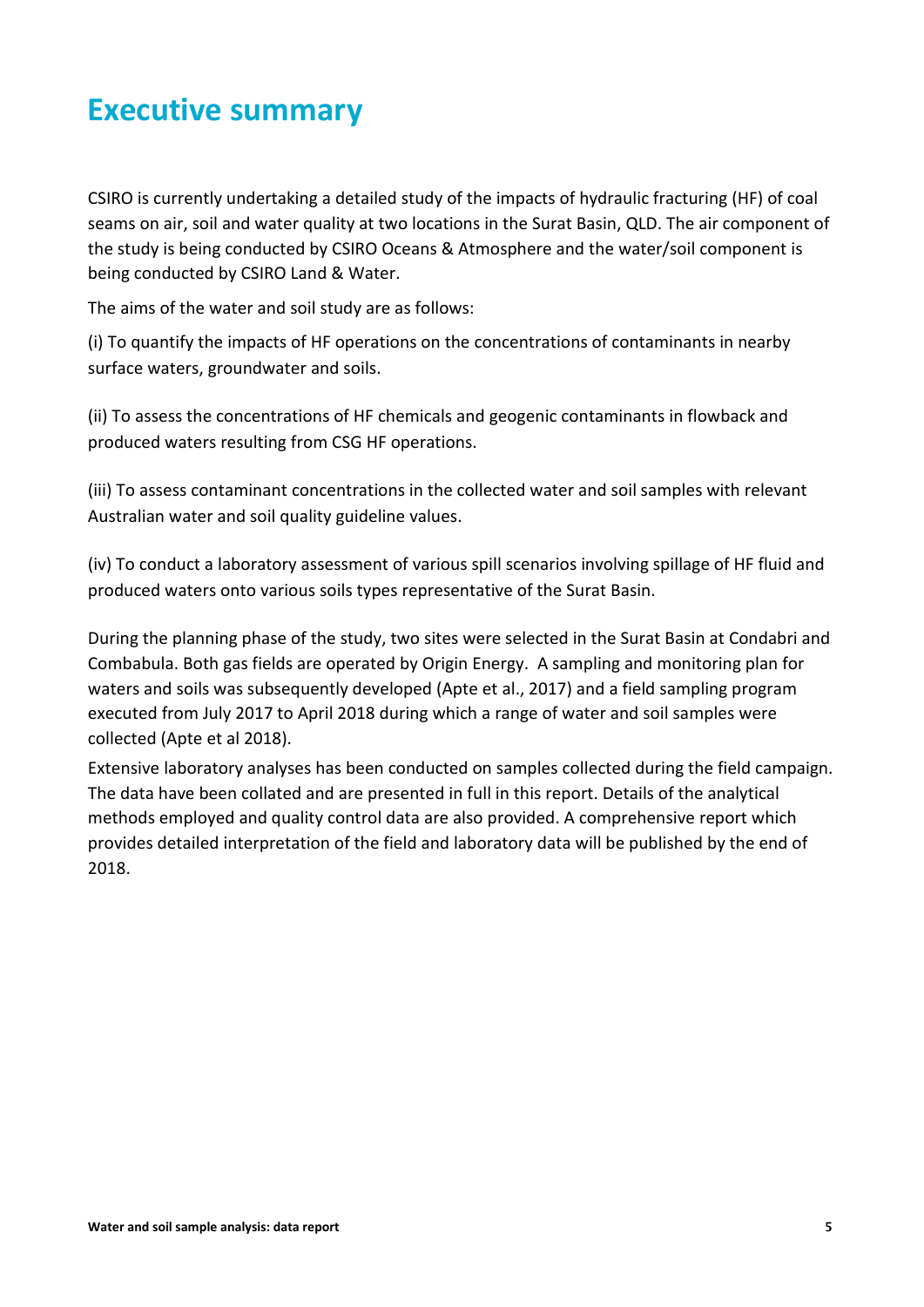### <span id="page-8-0"></span>**1 Introduction**

CSIRO is currently undertaking a detailed study of the impacts of hydraulic fracturing (HF) of coal seams on air, soil and water quality at two locations in the Surat Basin, QLD. The air component of the study is being conducted by CSIRO Oceans & Atmosphere and the water/soil component is being conducted by CSIRO Land & Water.

The aims of the water and soil study are as follows:

(i) To quantify the impacts of HF operations on the concentrations of contaminants in nearby surface waters, groundwater and soils.

(ii) To assess the concentrations of HF chemicals and geogenic contaminants in flowback and produced waters resulting from CSG HF operations.

(iii) To assess contaminant concentrations in the collected water and soil samples with relevant Australian water and soil quality guideline values.

(iv) To conduct a laboratory assessment of various spill scenarios involving spillage of HF fluid and produced waters onto various soils types representative of the Surat Basin.

During the planning phase of the study, two sites were selected in the Surat Basin at Condabri and Combabula. Both gas fields are operated by Origin Energy. A sampling and monitoring plan for waters and soils was subsequently developed (Apte et al., 2017) and a field sampling program executed from July 2017 to April 2018 during which a range of water and soil samples were collected (Apte et al 2018). This report contains the laboratory analytical data generated from the samples collected during field sampling campaign. Details of the analytical methods employed and quality control data are provided. A comprehensive report which provides detailed interpretation of the field and laboratory data will be published by the end of 2018.

The spills study ((iv)) is being conducted as a parallel investigation and is the subject of a separate report (Kookana et al 2018).

### <span id="page-8-1"></span>**2 Sample collection**

Field activities, including sample collection, were focussed around two rural sites (Condabri and Combabula) in Central Queensland which were scheduled to undergo hydraulic fracturing operations in the second half of 2017. A summary of the water and soil samples collected is presented in Table 1. Further details of the sampling program and methods employed may be found in the report by Apte et al. (2018). The sample log detailing all water and soil samples collected may be found in Appendix A.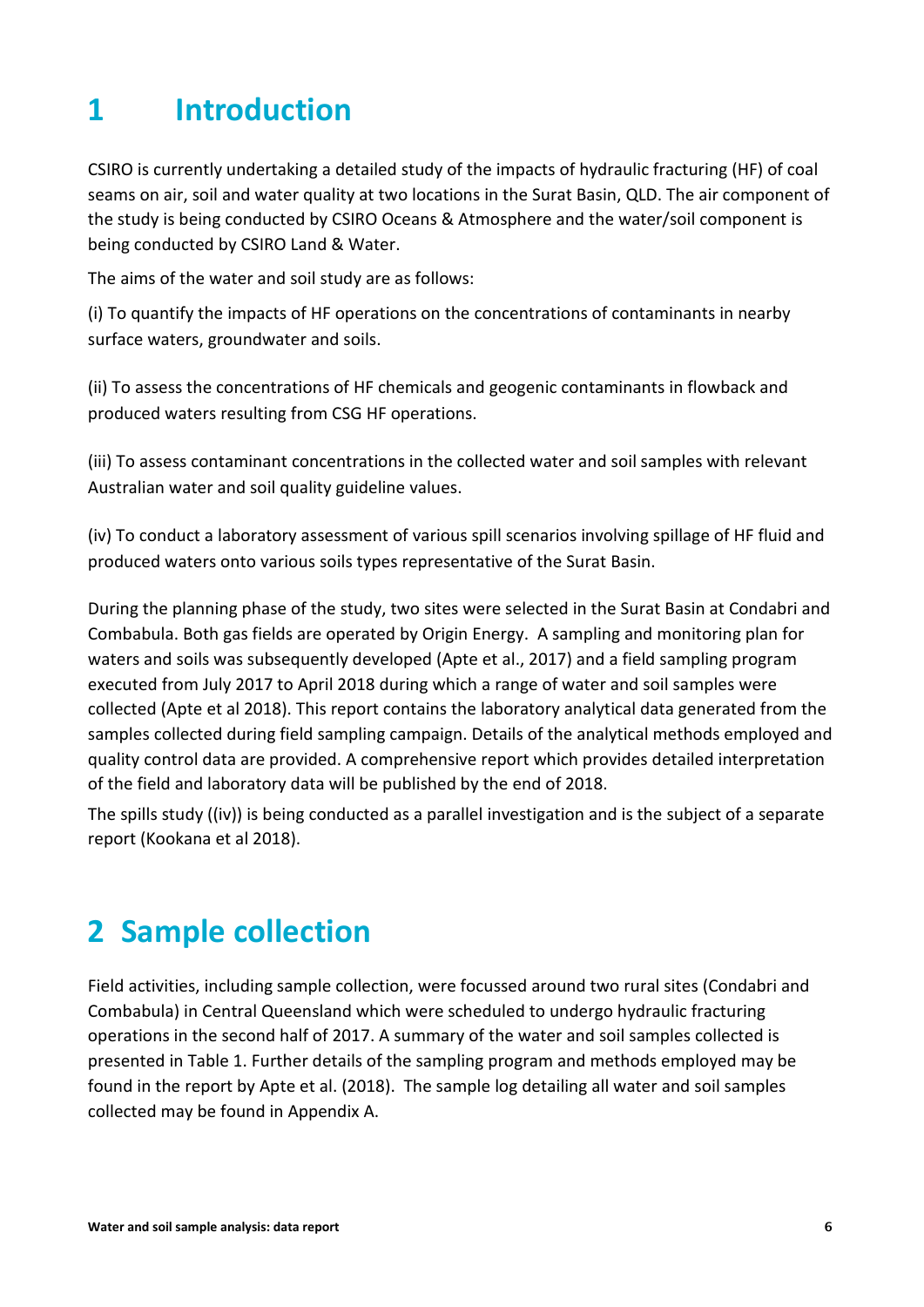<span id="page-9-0"></span>

| Sample type                                            | <b>Samples</b><br>collected                                | <b>Number of</b><br>samples<br>taken | <b>Notes</b>                                                                                                                                                                                                                                                                                                                                                                           |
|--------------------------------------------------------|------------------------------------------------------------|--------------------------------------|----------------------------------------------------------------------------------------------------------------------------------------------------------------------------------------------------------------------------------------------------------------------------------------------------------------------------------------------------------------------------------------|
|                                                        |                                                            |                                      |                                                                                                                                                                                                                                                                                                                                                                                        |
| <b>Dogwood Creek</b>                                   | Surface water                                              | 10                                   | Samples collected upstream and downstream of the<br>Condabri study area. Five sampling events: 3 during and<br>2 after HF operations.                                                                                                                                                                                                                                                  |
| <b>Water bores</b>                                     | Groundwater                                                | 12                                   | Three registered bores at the Combabula study site<br>sampled on four occasions. The first two sampling<br>events were during HF operations and the last two after<br>operations had ceased.                                                                                                                                                                                           |
| <b>Hydraulic fracturing</b>                            | HF fluid<br>samples                                        | 46                                   | Frac zone samples (between 8 to 10 per well) used at 5<br>wells (typically between 8 and 10 zones) were obtained                                                                                                                                                                                                                                                                       |
| <b>Stimulation, flow back</b><br>and production phases | Flushing,<br>produced and<br>flowback<br>waters            | 76                                   | Six wells were monitored over a period of six months<br>commencing at the start of HF operations. Three wells at<br>the Condabri site: CNN218, CON382, CNN204 and three<br>at the Combabula site: COM313, COM337, COM359R.<br>Well flushing, flowback and produced waters sampled.                                                                                                     |
| <b>Wastewater treatment</b><br>facility (WTF)          | Incoming water                                             | 4                                    | Samples taken at the Reedy Creek WTF on 3 occasions<br>over a four month period                                                                                                                                                                                                                                                                                                        |
| <b>Post-treatment</b>                                  | RO-treated<br>water                                        | 3                                    | Samples taken at the Reedy Creek WTF on 3 occasions<br>over a four month period                                                                                                                                                                                                                                                                                                        |
| <b>Membrane rejects</b>                                | <b>Brine</b>                                               | 3                                    | Samples taken at the Reedy Creek WTF on 3 occasions<br>over a four month period                                                                                                                                                                                                                                                                                                        |
| <b>TOTAL</b>                                           |                                                            | 154                                  |                                                                                                                                                                                                                                                                                                                                                                                        |
| <b>Soils</b>                                           | Soil samples<br>from the well<br>pad and<br>adjacent areas | 36                                   | Soil cores (0-20, 20-40 and 40-60 cm depth) at Condabri<br>site were collected at 6 points on six well pads after HF<br>activities has ceased. Adjacent to each well pad., paired<br>reference samples were collected. Additional soil<br>samples were collected from each well pad and<br>reference site and archived for potential later analysis (if<br>contamination is detected). |

#### **Table 1. Summary of the water and soil sampling program**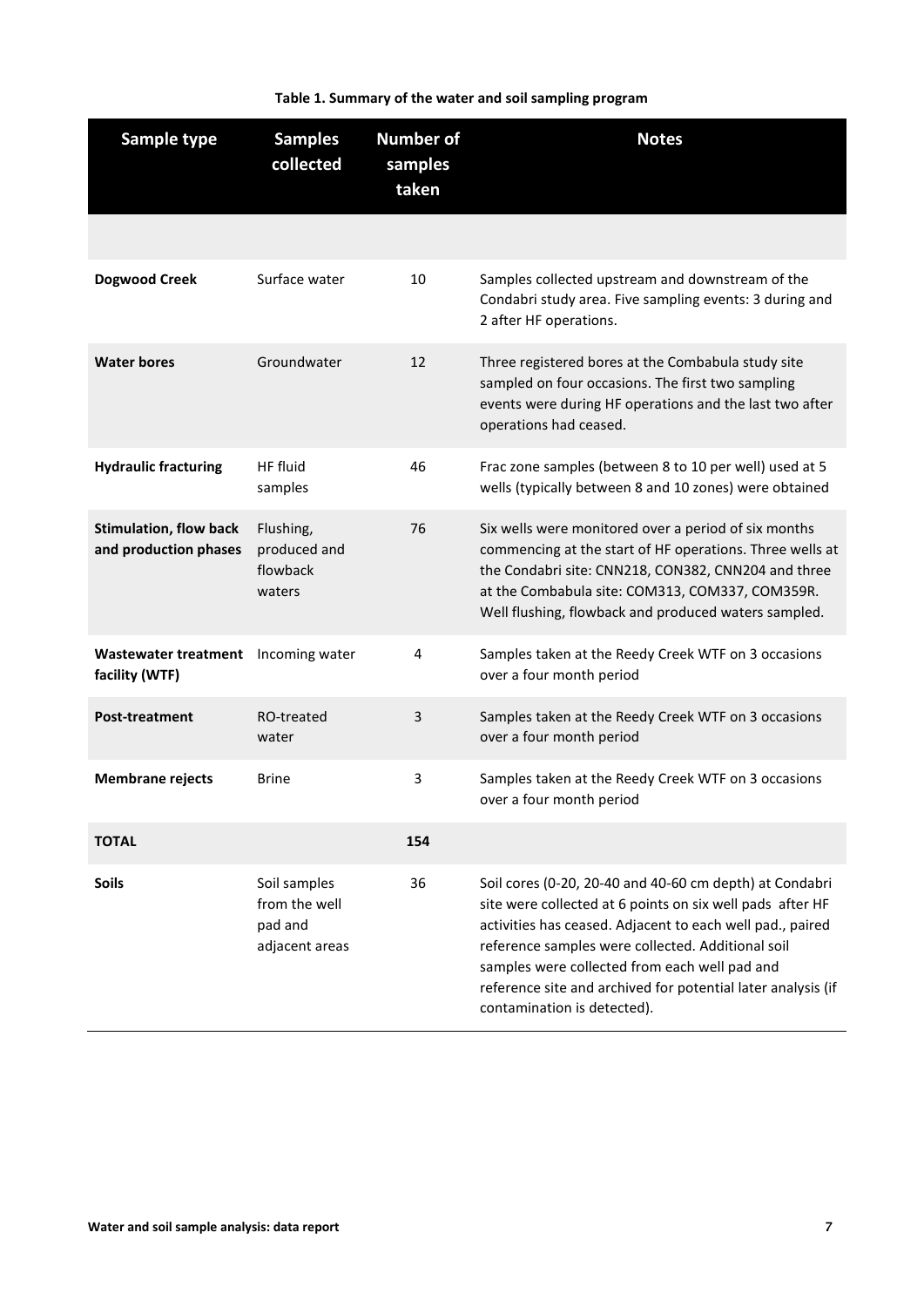# <span id="page-10-0"></span>**3 Analytical methods**

### <span id="page-10-1"></span>**3.1 Inorganic analysis**

#### <span id="page-10-2"></span>**3.1.1 Sample collection and preservation**

Samples for total and dissolved metals were collected into LDPE bottles (Nalgene, Thermo Fisher), which had previously been acid washed by soaking in 10% v/v nitric acid (Merck, Tracepur) for at least 24 hours, followed by rinsing with copious amounts of Milli-Q water. Samples were filtered using acid washed Sartorius filter rigs fitted with 0.45 µm membrane filters. Samples for metals were preserved by the addition of nitric acid to a final concentration of 0.2% v/v.

Samples for total mercury were collected into either FEP or FLPE bottles that had previously been washed by sequential soaking in 2% Decon detergent, filtered and acidified (0.2% v/v nitric acid) seawater, 50% v/v nitric acid and 10% v/v hydrochloric acid. Bottles were rinsed with copious amounts of Milli-Q water between each stage. Bottles had 0.2 M bromine chloride (BrCl) preservative reagent added to achieve a final concentration of 0.5% v/v BrCl.

Samples for pH, conductivity, alkalinity and total suspended solids were collected in LDPE bottles and stored refrigerated at 4°C until analysis.

Total organic carbon samples were collected into pre-cleaned glass vials (Shimadzu) and stored refrigerated until analysis. A separate sub-sample was syringe filtered (0.45 µm) into another glass vial for dissolved organic carbon analysis.

Samples for chloride, sulfate, nitrate, nitrite and phosphate analysis were syringe filtered (0.45 µm) into LDPE bottles and stored frozen. Samples for ammonia analysis were syringe filtered (0.45 µm) into LDPE bottles containing a small quantity of sulfuric acid and stored refrigerated. These samples were shipped to the National Measurement Institute (NMI) for analysis.

Samples for radionuclide analysis were collected into HDPE 5L carboys then transported to the Australian Nuclear Science and Technology Organisation (ANSTO) for the analysis of uranium, thorium and radium, as well as gross alpha and beta activities.

### <span id="page-10-3"></span>**3.1.2 Conductivity and pH**

Electrical conductivity and pH were measured on unfiltered samples using an Orion Versa Star Pro meter, with Orion Ross Ultra pH probe and Orion Conductivity Cell (Thermo Fisher). The pH meter was calibrated using pH buffer solutions daily on use.

#### <span id="page-10-4"></span>**3.1.3 Alkalinity**

Alkalinity was determined on unfiltered samples by titration with dilute sulfuric acid to pH 4.5 using a Hanna HI902 auto titrator, as per APHA method 2320 Alkalinity by titration (APHA 2017).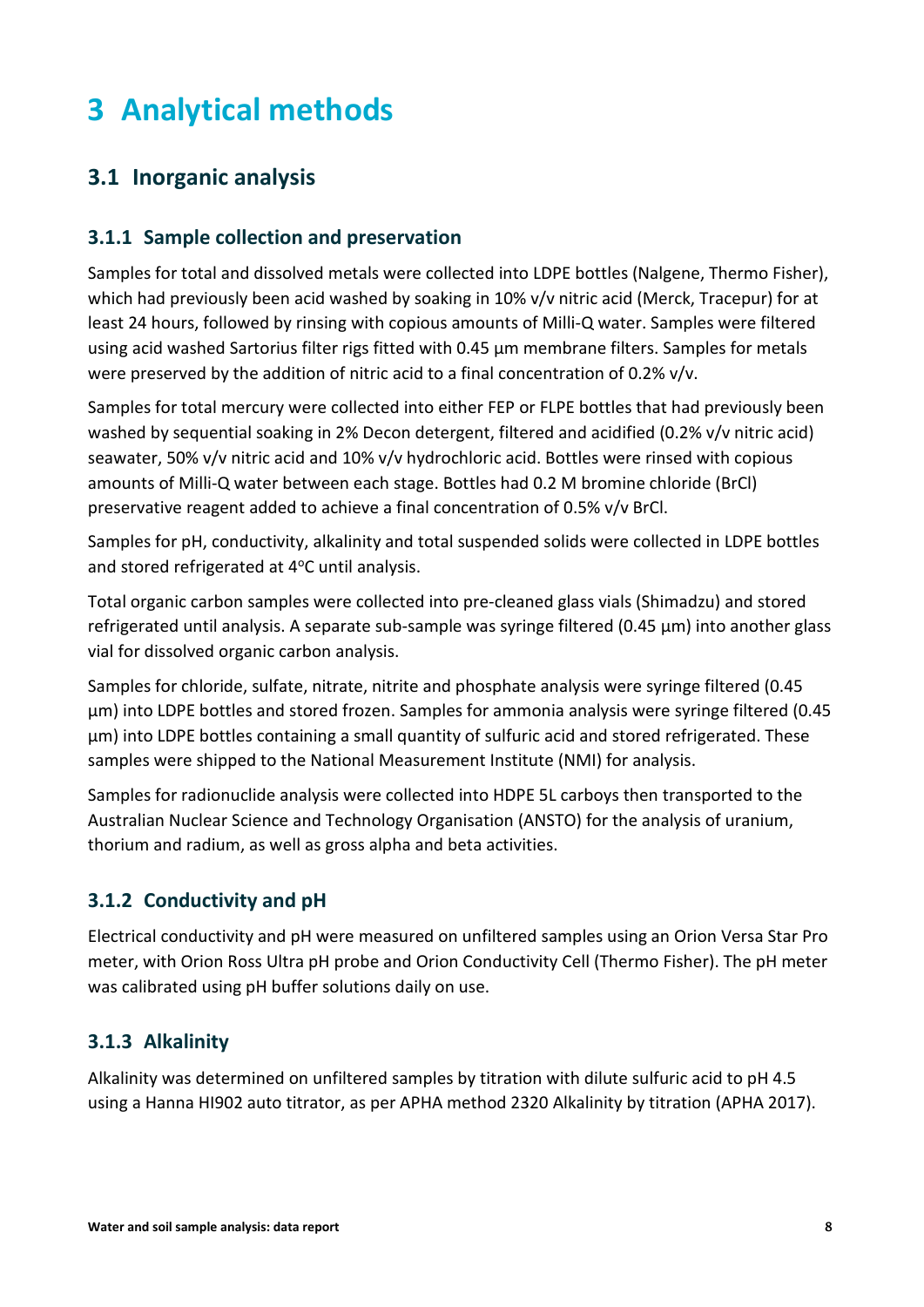#### <span id="page-11-0"></span>**3.1.4 Total suspended solids**

Total suspended solids (TSS) was determined gravimetrically using an in-house method based on the APHA method 2540. In brief, a known volume of well mixed water sample was filtered through a pre-weighed 0.45 μm filter that was then oven dried to constant weight.

#### <span id="page-11-1"></span>**3.1.5 Organic carbon**

Total and dissolved (<0.45 µm) organic carbon was analysed using a Shimadzu TOC-LCSH Total Organic Carbon Analyser using the procedures recommended by the manufacturer. Prior to analysis, 300 µL of 6 M hydrochloric acid was added to each sample, followed by purging with oxygen gas for 20 minutes to remove inorganic carbon.

#### <span id="page-11-2"></span>**3.1.6 Total and dissolved metals in waters**

Both filtered and unfiltered water samples underwent an aqua regia microwave digestion based on USEPA method 3015A (US EPA 2007). To a well-mixed, 25 mL volume of sample, 1.25 mL of nitric acid (Merck, Tracepur) and 1.25 mL of hydrochloric acid (Merck, Tracepur) was added. Samples were placed in a microwave (MARS Xpress) and heated to 80°C for 60 minutes, then made up to 30 mL final volume with ultra-pure water. Digested samples were then analysed by ICP-MS (Agilent 8800) and ICP-AES (Varian 730ES). Calibration standards for ICP-MS were prepared by serial dilution of a 68 element certified standard mix (Choice Analytical) into 0.42% v/v nitric acid and 0.42% v/v hydrochloric acid. ICP-AES standards were prepared from certified stocks (Accustandard, USA) into a final acid concentration of 2% v/v nitric acid. Quality control included analysis of certified reference materials, replicate analyses and spike recoveries.

### <span id="page-11-3"></span>**3.1.7 Total mercury in waters**

Total mercury in unfiltered water samples was determined by single-stage amalgamation followed by cold-vapour atomic fluorescence spectrometry (AFS) (Liang and Bloom, 1993). A sample volume of up to 80 mL was dispensed into a Pyrex-glass purging vessel and a 0.4 mL aliquot of bromine monochloride (BrCl) (0.2 M) in hydrochloric acid added to allow oxidation of any organic mercury present to inorganic mercury. The mixture was allowed to stand for a minimum of 90 minutes followed by the addition of 100  $\mu$ L of hydroxylamine solution (3 M) to destroy any residual BrCl. The vessel was connected to a custom-built purge trap system and 0.5 mL stannous chloride (20% m/V) in 20% hydrochloric acid was added to reduce the inorganic mercury to elemental mercury. The elemental mercury was purged from solution in a nitrogen stream (20 minutes purge time) and trapped on a gold-coated glass bead trap. The trap was transferred to a thermal desorption unit interfaced to a Brooks Rand AFS. The trap was connected to a mercuryfree helium gas stream and rapidly heated to  $320^{\circ}$ C. The released mercury was quantified by the AFS. Calibration standards were prepared by dilution of a certified stock (Choice Analytical).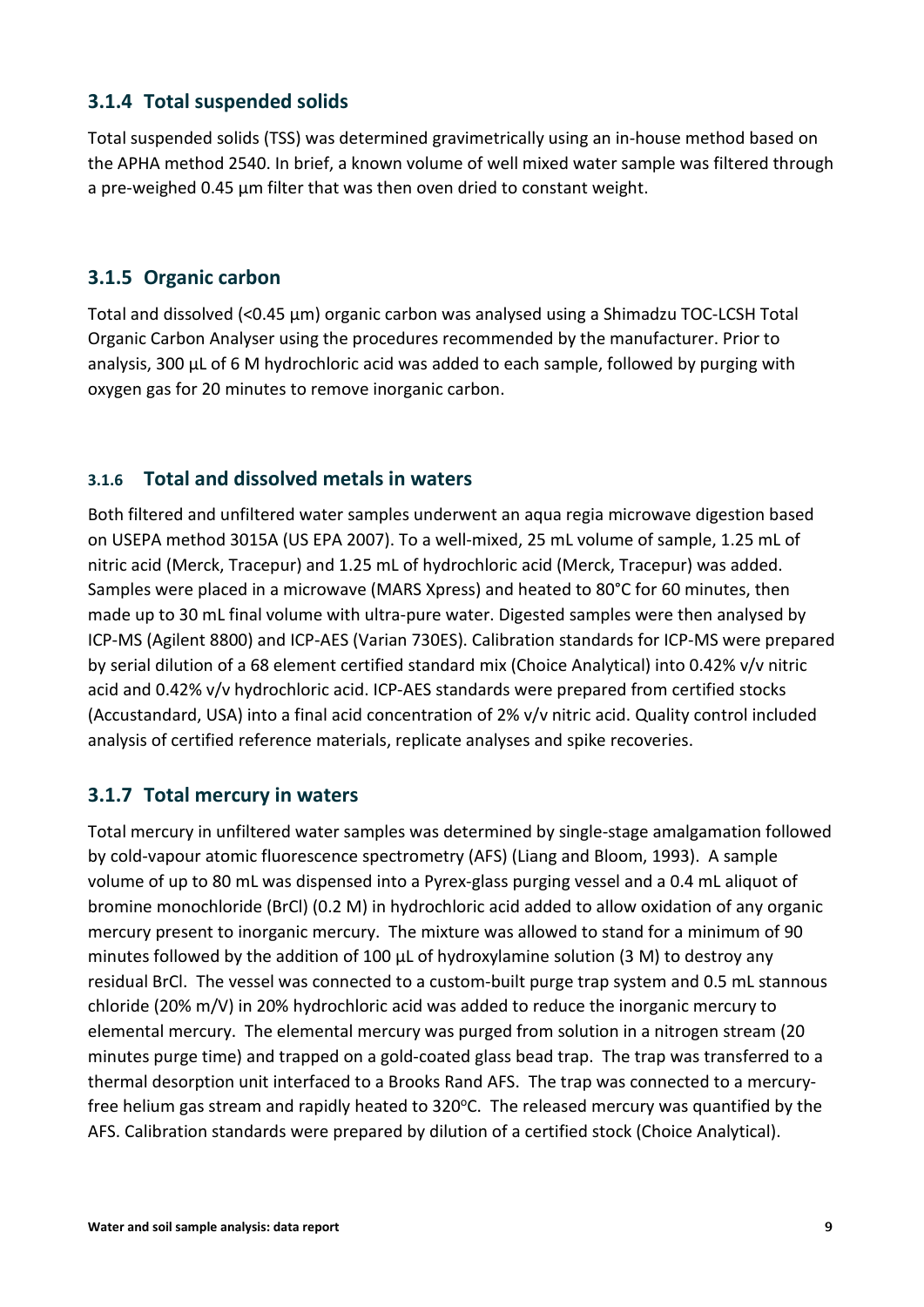#### <span id="page-12-0"></span>**3.1.8 Anions**

Dissolved chloride, sulfate, nitrate, nitrite and phosphate were analysed by the National Measurement Institute (NMI) in Sydney using their in-house analytical methods based on APHA methods (4110 B, 4500 NO3I and 4500-P G) NMI is a NATA accredited laboratory.

### <span id="page-12-1"></span>**3.1.9 Radionuclides**

Uranium, thorium and radium activities, as well as gross alpha and beta activities were analysed by the Australian Nuclear Science and Technology Organisation (ANSTO, Lucas Heights, Sydney) using their established methods. Gross alpha and beta radioactivities were determined using methods based on ISO 9696 and ISO9697. For uranium, thorium and radium analysis, samples were aciddigested on a hotplate, then processed for manganese dioxide co-precipitation, followed by ionchromatography (IC) separation. Isolated fractions of uranium and thorium were co-precipitated with cerium fluoride, collected on fine resolution filter papers and then analysed by alpha spectrometry. The eluates from the IC separation were collected for radium isolation by lead sulphate and barium sulphate co-precipitations, collection of barium precipitates on fine resolution filter papers, followed by alpha and gamma spectrometry. ANSTO is the lead organisation in Australia for the measurement of environmental radioactivity.

#### <span id="page-12-2"></span>**3.1.10 Total recoverable metals in soils**

Total recoverable metals were determined on dried and homogenised (mortar and pestle) soil samples using microwave assisted, reverse aqua regia digestion (based on USEPA 3051A). Homogenised portions (0.5 g) of sample were weighed into acid washed digest tubes, to which 9 mL nitric acid and 3 mL hydrochloric acid was added, then heated in a commercial microwave (MARS Xpress 6, CEM) to 175°C for 12 minutes. Digested samples were then analysed by a combination of ICP-MS and ICP-AES using matrix matched standards. Certified reference materials (ERM-CC018, European Reference Materials; OREAS-25a, Ore Research and Exploration Australia) were included in each digestion batch. Replicate analysis and spike recoveries were carried out on 10% of samples.

### <span id="page-12-3"></span>**3.2 Organic analysis**

### <span id="page-12-4"></span>**3.2.1 Sample collection and preservation**

Samples were collected in a number of different containers depending on the final analytical procedure. All samples were collected in amber glass containers that had been rinsed with Decon detergent and sequentially washed with deionised, reverse osmosis, MilliQ water, acetone and baked for 2 h at 400°C. Samples collected for analysis of volatile organic chemicals, including trihalomethanes (THMs), benzene, toluene, ethylbenzenes and xylenes (BTEX), total recoverable hydrocarbon (TRH) fraction  $C_6-C_9$ , were collected in 2x40 mL pre-acidified vials with a rubber septum lined lid and no headspace. Samples for non- volatile geogenic analytes, including polycyclic aromatic hydrocarbons (PAHs), phenols and TRH fractions  $>$ C<sub>9</sub> were collected in a 250 mL amber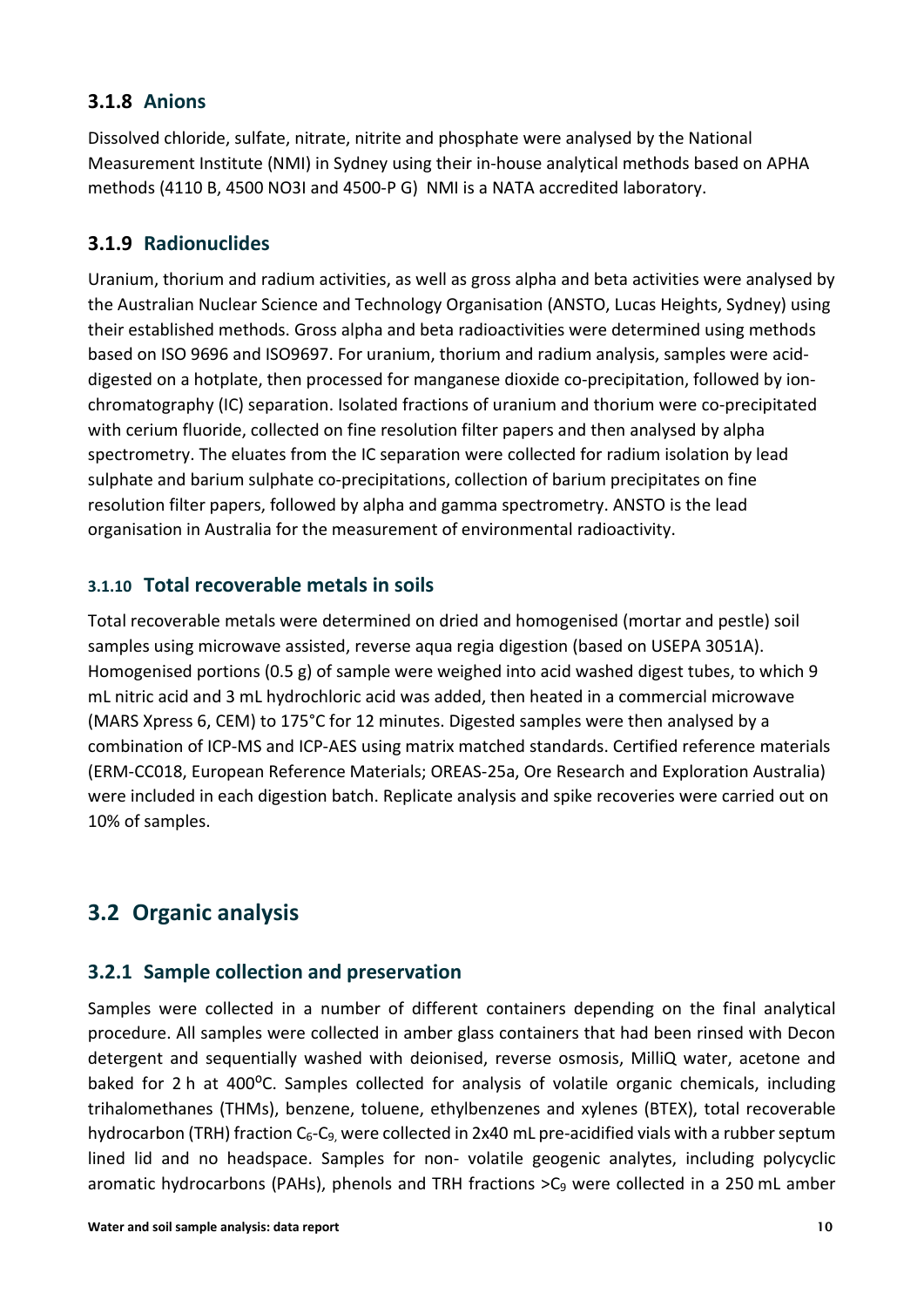glass bottle. Samples collected for analysis of hydraulic fracturing (HF) additives were collected in 500 mL amber glass bottles and acidified to pH <2 through the addition of 0.25 mL concentrated H<sub>2</sub>SO<sub>4</sub> to each bottle. All samples were immediately transferred to an ice box containing frozen ice packs following collection and either sent to the NMI in the ice box or prepared for analysis in the laboratory within 48 h of collection.

#### <span id="page-13-0"></span>**3.2.2 Organic chemicals**

Samples sent to the NMI were analysed for a range of geogenic chemicals, including PAHs, phenols, VOCs, BTEX and THMs (see Appendix C for full list), following modified versions of USEPA methods 8260, 8015 and 8270 (US EPA 1996, 2006, 2007a).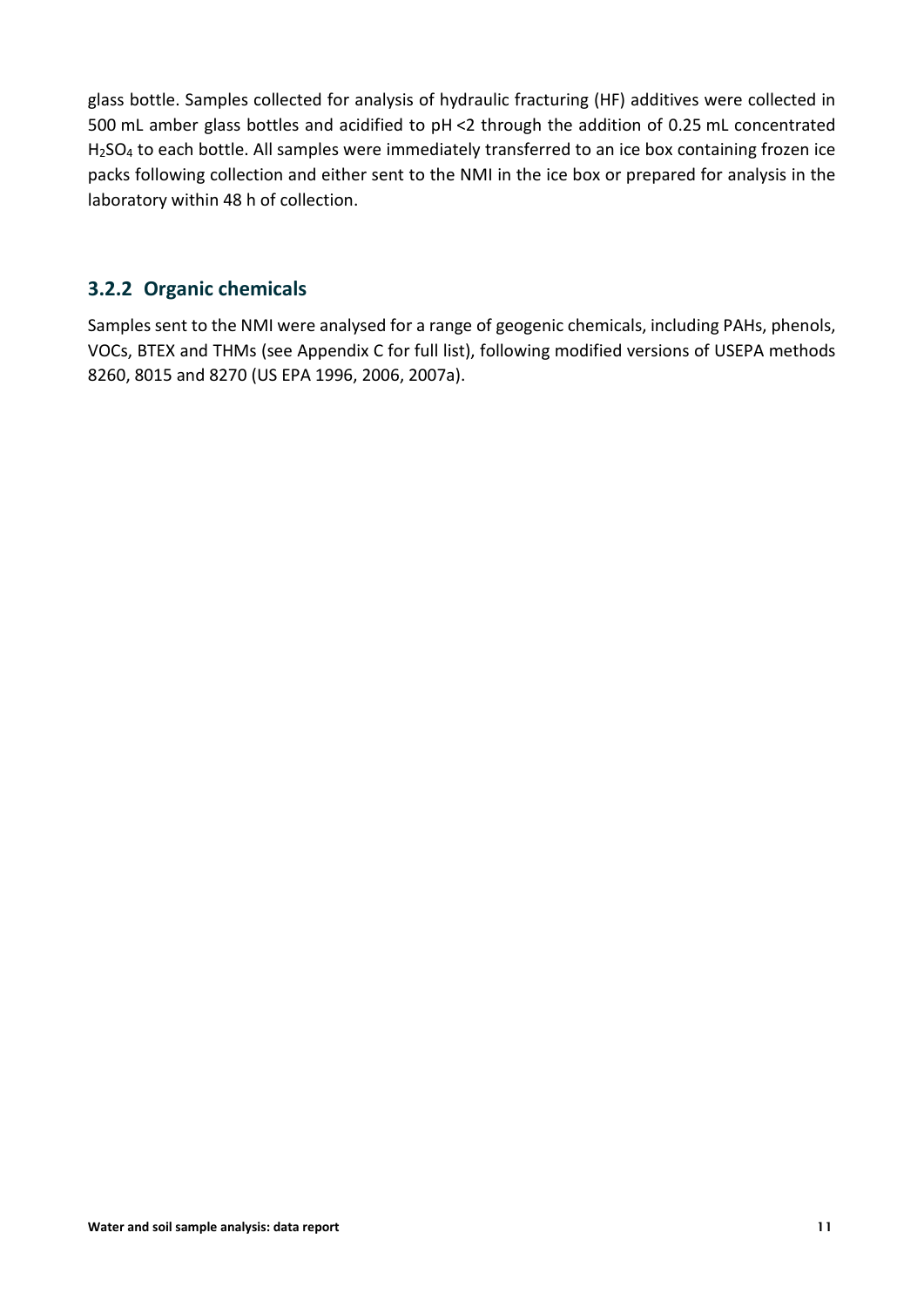### <span id="page-14-0"></span>**4 Results**

The data arising from the chemical analyses may be found in Appendices B, C and D. Quality control data is included in each Appendix.

### <span id="page-14-1"></span>**5 Conclusions**

Extensive laboratory analysis has been conducted on samples collected during the field campaign. The data have been collated and are presented in full in this report. A comprehensive report which provides detailed interpretation of the field and laboratory data will be published by the end of 2018.

### <span id="page-14-2"></span>**6 References**

APHA, (2017). Standard Methods for the Examination Water and Wastewater. 23rd Edition. Washington, USA. American Public Health Association, Water Environment Federation, American Water Works Association.

Apte, S.C., Kookana, R.S. and Williams, M. (2017). Potential impacts of hydraulic fracturing on air, soil and water quality in the vicinity of coal seam gas well sites in the Surat Basin, Queensland: water and soil monitoring plan. A task report to the Gas Industry Social and Environmental Research Alliance (GISERA), July 2017. CSIRO, Canberra, 28 pages.

Apte, S.C., Craig, A., King, J.J., Angel, B.M., Williams, M. and Kookana, R.S. (2018). Water and Soil Quality field sampling report, Project W12 Milestone 4 Report to the Gas Industry Social and Environmental Research Alliance (GISERA). CSIRO, Canberra.

Kookana, R.S., Williams, M. and Craig, A. (2018). Impact of hydraulic fracturing chemicals on soil quality Progress report. Project W12 Milestone 6 Report to the Gas Industry Social and Environmental Research Alliance (GISERA). CSIRO, Canberra.

Liang, L. and Bloom, N.S. (1993). Determination of total mercury single stage gold amalgamation with cold vapour atomic spectrometric detection. J. Anal. Atomic Spectrom. 8, 591-594.

US EPA (2006) Volatile organic compounds by gas chromatography/mass spectrometry (GC/MS). Method 8260C.

US EPA (2007). Microwave assisted acid digestion of aqueous samples and extracts. Method 3015A. United States Environmental Protection Agency technical note.

US EPA (2007a) Non-halogenated organics by gas chromatography. Method 8015C Revision 3.

US EPA (1998) Semivolatile organic compounds by gas chromatography/mass spectrometry (GC/MS). Method 8270D Revision 4.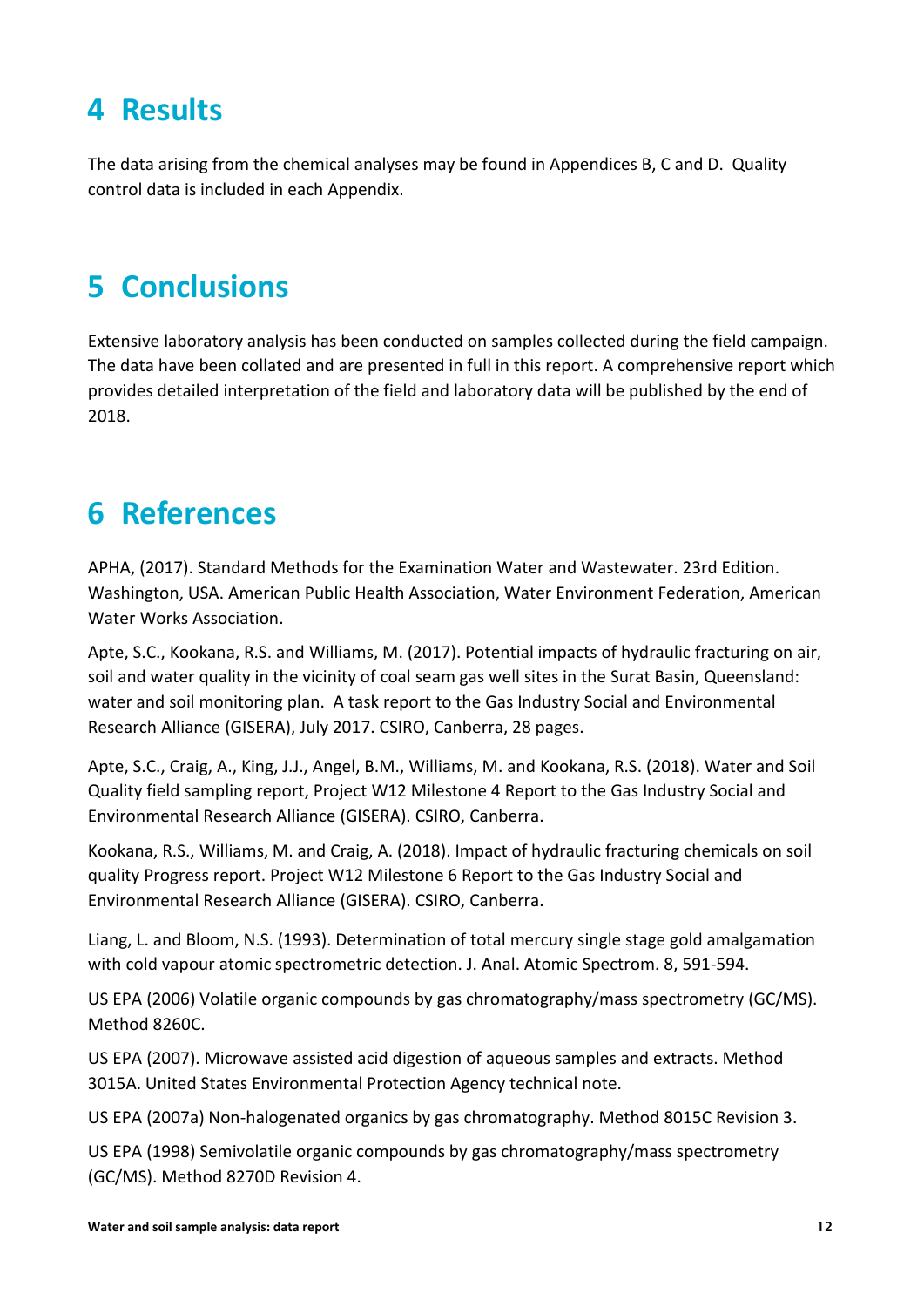# <span id="page-15-0"></span>**Appendix A: Details of samples collected**

<span id="page-15-1"></span>

| <b>Sample Description</b>                               | <b>Sampling Date</b> |
|---------------------------------------------------------|----------------------|
| Surface waters                                          |                      |
| Dogwood Creek Upstream                                  | 27/07/2017           |
| Dogwood Creek Upstream 11 am                            | 3/08/2017            |
| Dogwood creek upstream                                  | 18/08/2017           |
| Dogwood Creek Upstream                                  | 13/09/2017           |
| Dogwood Creek Upstream                                  | 1/11/2017            |
| Dogwood Creek Downstream                                | 27/07/2017           |
| Dogwood Creek Downstream 11:30 am                       | 3/08/2017            |
| Dogwood creek downstream                                | 18/08/2017           |
| Dogwood Creek Downstream                                | 13/09/2017           |
| Dogwood Creek Downstream                                | 1/11/2017            |
|                                                         |                      |
| Groundwater                                             |                      |
| GW1 (Western Supply Bore)                               | 17/08/2017           |
| GW1 (taken from holding pond)                           | 19/10/2017           |
| GW1                                                     | 14/12/2017           |
| GW1 duplicate                                           | 14/12/2017           |
| GW1                                                     | 13/02/2018           |
| GW <sub>2</sub>                                         | 17/08/2017           |
| GW2 (COM-LB037 Carisbrooke House Bore) 9:00 am          | 19/10/2017           |
| GW2 (COM-LB037) 9:45am                                  | 14/12/2017           |
| GW <sub>2</sub>                                         | 13/02/2018           |
| GW3 (tank originally thought to be Eastern Supply Bore) | 17/08/2017           |
| GW3 9:30 am                                             | 19/10/2017           |
| Pine Dam Bore Feb 2018                                  | 13/02/2018           |
|                                                         |                      |
| Wastewater treatment plant                              |                      |
| WTF In                                                  | 9/11/2017            |
| WTF In                                                  | 11/01/2018           |
| WTF In duplicate                                        | 11/01/2018           |
| WTF In                                                  | 7/3/2018             |
| <b>WTF Out</b>                                          | 9/11/2017            |
| <b>WTF Out</b>                                          | 11/01/2018           |
| <b>WTF Out</b>                                          | 7/3/2018             |
| <b>WTF Brine</b>                                        | 9/11/2017            |
| <b>WTF Brine</b>                                        | 11/01/2018           |
| <b>WTF Brine</b>                                        | 7/3/2018             |

**Table A1. Log of water samples collected during the field study**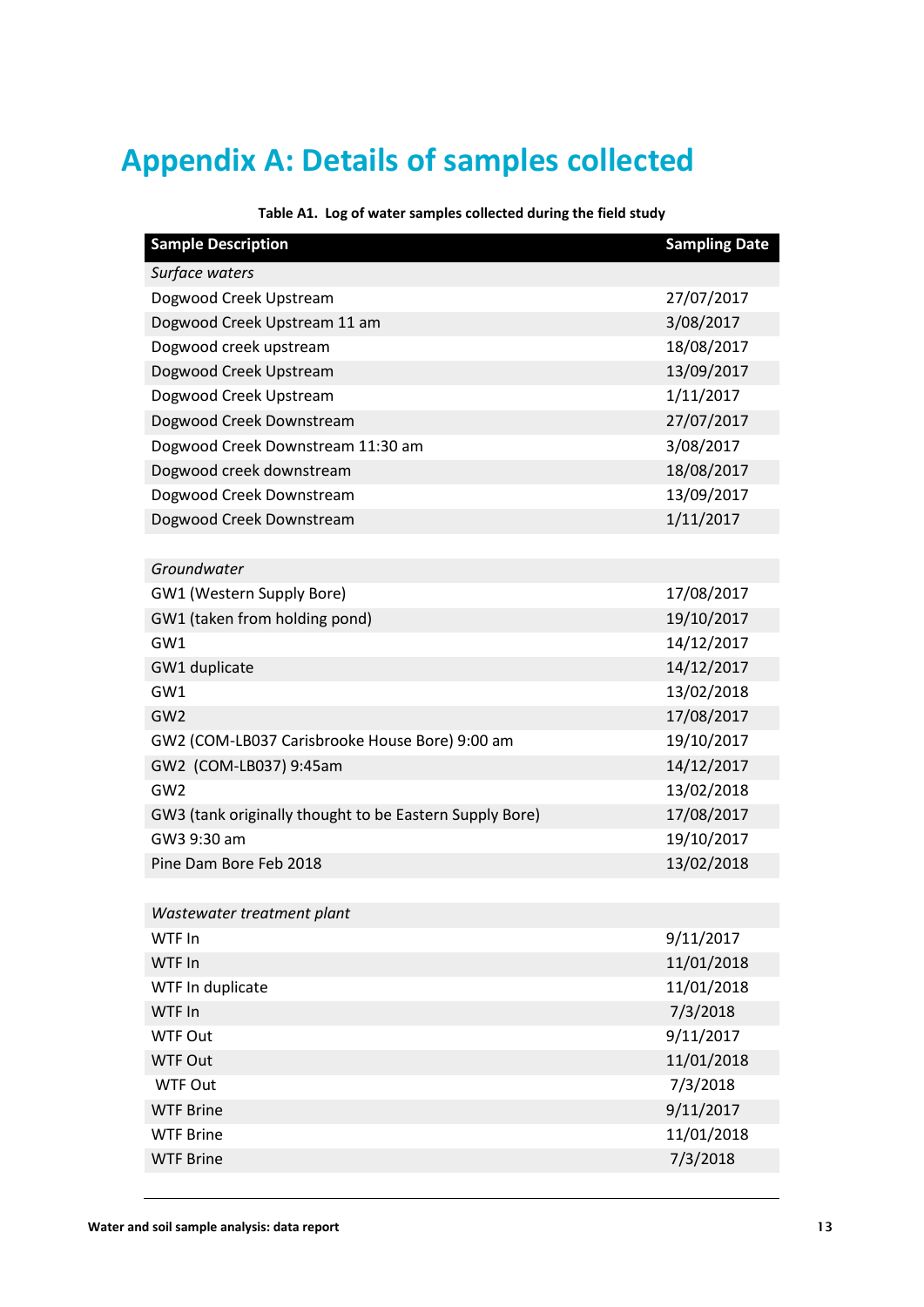| <b>Sample Description</b>           | <b>Sampling Date</b> |
|-------------------------------------|----------------------|
| <b>Hydraulic fracturing fluids</b>  |                      |
| CNN218 Zones 1 to 8                 | 19/07/2017           |
| CNN204 Zones 1 to 10                | 12/08/2017           |
| CON382 Zones 1 to 10                | 26/07/2017           |
| COM313 Zones 1 to 10                | 10/10/2017           |
| COM337 Zones 1 to 8                 | 12/10/2017           |
|                                     |                      |
| <b>Flowback and Produced Waters</b> |                      |
| CNN218a-1 (flowback)                | 19/07/2017           |
| CNN218a-2 (flowback)                | 20/07/2017           |
| CNN218a-3 (flowback)                | 20/07/2017           |
| CNN218a-4 (flowback)                | 21/07/2017           |
| CNN218 (flowback)                   | 22/07/2017           |
| CNN218 (produced)                   | 1/08/2017            |
| CNN218 (produced)                   | 3/08/2017            |
| CNN218 (produced)                   | 4/08/2017            |
| CNN218a-8 (produced)                | 8/08/2017            |
| CNN218 (produced)                   | 16/08/2017           |
| CNN218 (produced)                   | 22/08/2017           |
| CNN218 (produced)                   | 14/09/2017           |
| CNN218 (produced)                   | 10/10/2017           |
| CNN218 (produced)                   | 12/12/2017           |
| CNN218 (produced)                   | 9/01/2018            |
|                                     |                      |
| CON382 flush 11am (Flush-1)         | 26/07/2017           |
| CON382 end of flush 1330 (Flush-2)  | 26/07/2017           |
| <b>CON382</b>                       | 29/07/2017           |
| <b>CON382</b>                       | 30/07/2017           |
| <b>CON382</b>                       | 31/07/2017           |
| <b>CON382</b>                       | 1/08/2017            |
| <b>CON382</b>                       | 3/08/2017            |
| <b>CON382</b>                       | 4/08/2017            |
| <b>CON382</b>                       | 8/08/2017            |
| <b>CON382</b>                       | 16/08/2017           |
| <b>CON382</b>                       | 22/08/2017           |
| CON382 duplicate                    | 22/08/2017           |
| <b>CON382</b>                       | 14/09/2017           |
| <b>CON382</b>                       | 10/10/2017           |
|                                     |                      |
| CNN204 clean (Flush-1)              | 12/08/2017           |
| CNN204 dirty (Flush-2)              | 12/08/2017           |
| <b>CNN204</b>                       | 14/08/2017           |
| <b>CNN204</b>                       | 15/08/2017           |
| <b>CNN204</b>                       | 16/08/2017           |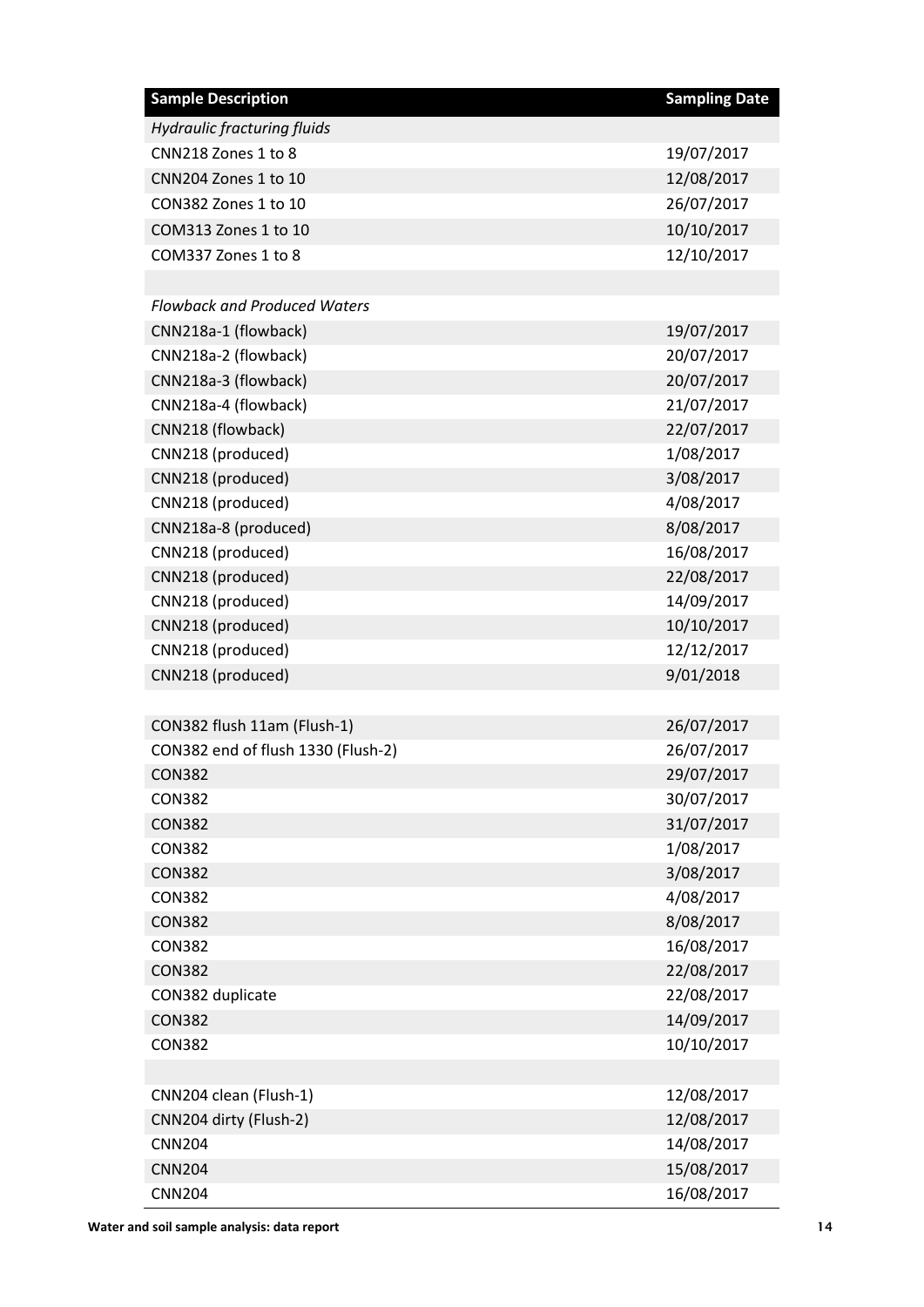| <b>Sample Description</b>           | <b>Sampling Date</b> |
|-------------------------------------|----------------------|
| <b>CNN204</b>                       | 22/08/2017           |
| <b>CNN204</b>                       | 29/08/2017           |
| <b>CNN204</b>                       | 5/09/2017            |
| <b>CNN204</b>                       | 13/09/2017           |
| <b>CNN204</b>                       | 10/10/2017           |
| <b>CNN204</b>                       | 15/11/2017           |
| <b>CNN204</b>                       | 12/12/2017           |
| <b>CNN204</b>                       | 9/01/2018            |
|                                     |                      |
| COM313 Flush-1                      | 10/10/2017           |
| COM313 Flush-2                      | 10/10/2017           |
| COM313 Produced Day 1               | 19/10/2017           |
| COM313 Produced Day 2               | 20/10/2017           |
| COM313 Produced Day 3               | 21/10/2017           |
| COM313 Produced Water Week 1        | 26/10/2017           |
| <b>COM313 Produced Water</b>        | 31/10/2017           |
| <b>COM313 Produced Water</b>        | 8/11/2017            |
| COM313 Week 4                       | 14/11/2017           |
| COM313                              | 12/12/2017           |
| COM313                              | 9/01/2018            |
| <b>COM313</b>                       | 12/02/2018           |
| COM313                              | 12/3/2018            |
| <b>COM313 April 2018</b>            | 4/4/2018             |
| COM313 (duplicate) April 2018       | 4/4/2018             |
|                                     |                      |
| COM337 Flush-1                      | 12/10/2017           |
| COM337 Flush-2                      | 12/10/2017           |
| COM337 Produced Day 1               | 20/10/2017           |
| COM337 Produced Day 2               | 21/10/2017           |
| COM337 Produced Day 3               | 22/10/2017           |
|                                     |                      |
| COM359R Flush-1                     | 19/10/2017           |
| COM359R Flush-2                     | 19/10/2017           |
| COM359R Produced Water Day 1        | 24/10/2017           |
| COM359R Produced Water Day 2        | 25/10/2017           |
| <b>COM359R Produced Water Day 3</b> | 26/10/2017           |
| <b>COM359R Produced Water</b>       | 1/11/2017            |
| <b>COM359R Produced Water</b>       | 8/11/2017            |
| COM359R Week 4                      | 12/12/2017           |
| <b>COM359</b>                       | 12/12/2017           |
| COM359R                             | 9/01/2018            |
| COM359R                             | 12/02/2018           |
| COM359R March 2018                  | 12/3/2018            |
| COM359R April 2018                  | 4/4/2018             |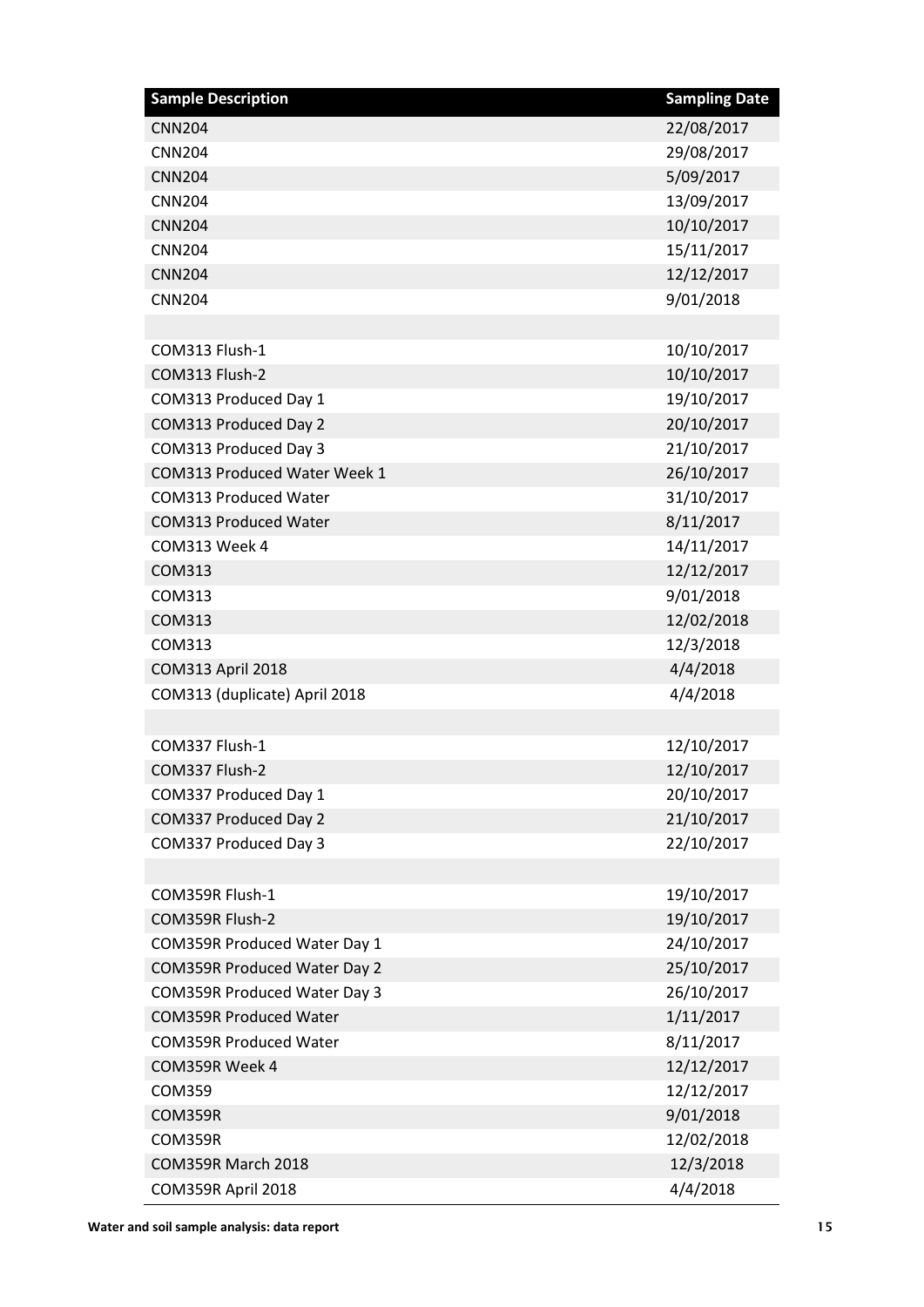| <b>Sample Description</b>      | <b>Sampling Date</b> |
|--------------------------------|----------------------|
| COM359R (duplicate) April 2018 | 4/4/2018             |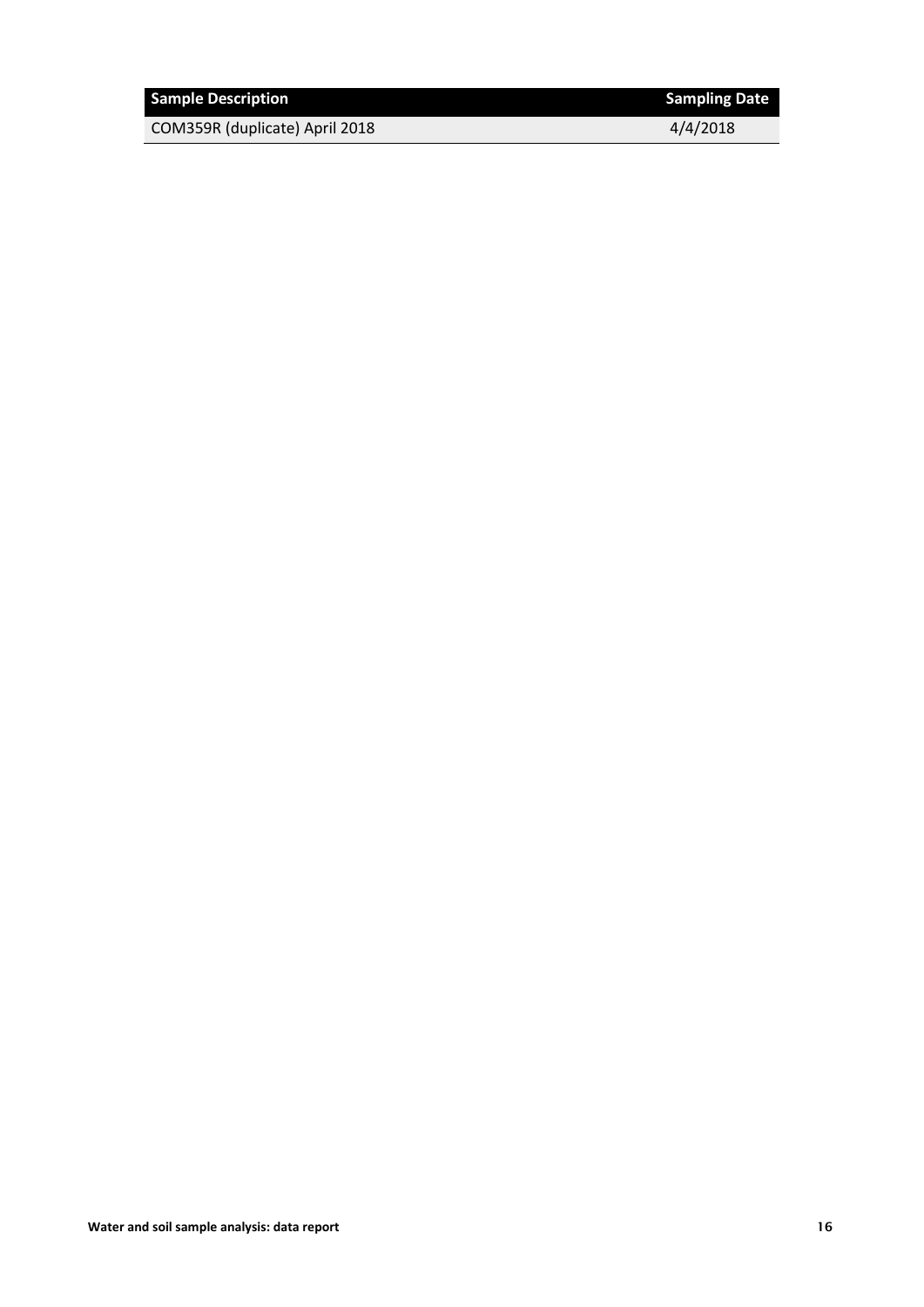#### **Table A2. Log of soils samples collected**

<span id="page-19-0"></span>

|                | Well          | <b>Type</b>                     | Depth (cm) | <b>Date Collected</b> |
|----------------|---------------|---------------------------------|------------|-----------------------|
| $\mathbf 1$    | <b>CNN204</b> | Background                      | $0 - 20$   | 8/11/2017             |
| $\overline{2}$ | <b>CNN204</b> | Background                      | 20-40      | 8/11/2017             |
| 3              | <b>CNN204</b> | Background                      | 40-60      | 8/11/2017             |
| 4              | <b>CNN207</b> | Background                      | $0 - 20$   | 8/11/2017             |
| 5              | <b>CNN207</b> | Background                      | 20-40      | 8/11/2017             |
| 6              | <b>CNN207</b> | Background                      | 40-60      | 8/11/2017             |
| $\overline{7}$ | <b>CNN209</b> | Background                      | $0 - 20$   | 8/11/2017             |
| 8              | <b>CNN209</b> | Background                      | $20 - 40$  | 8/11/2017             |
| 9              | <b>CNN209</b> | Background                      | 40-60      | 8/11/2017             |
| 10             | <b>CNN210</b> | Background                      | $0 - 20$   | 8/11/2017             |
| 11             | <b>CNN210</b> | Background                      | 20-40      | 8/11/2017             |
| 12             | <b>CNN210</b> | Background                      | 40-60      | 8/11/2017             |
| 13             | <b>CNN218</b> | Background                      | $0 - 20$   | 8/11/2017             |
| 14             | <b>CNN218</b> | Background                      | 20-40      | 8/11/2017             |
| 15             | <b>CNN218</b> | Background                      | 40-60      | 8/11/2017             |
| 16             | <b>CNN210</b> | <b>Hand Auger</b><br>background | $0 - 20$   | 8/11/2017             |
| 17             | <b>CNN210</b> | <b>Hand Auger</b><br>background | $20 - 40$  | 8/11/2017             |
| 18             | <b>CNN210</b> | <b>Hand Auger</b><br>background | 40-60      | 8/11/2017             |
| 19             | <b>CNN204</b> | Drill lease                     | $0 - 20$   | 8/11/2017             |
| 20             | <b>CNN204</b> | Drill lease                     | $20 - 40$  | 8/11/2017             |
| 21             | <b>CNN204</b> | Drill lease                     | 40-60      | 8/11/2017             |
| 22             | <b>CNN207</b> | Drill lease                     | $0 - 20$   | 8/11/2017             |
| 23             | <b>CNN207</b> | Drill lease                     | 20-40      | 8/11/2017             |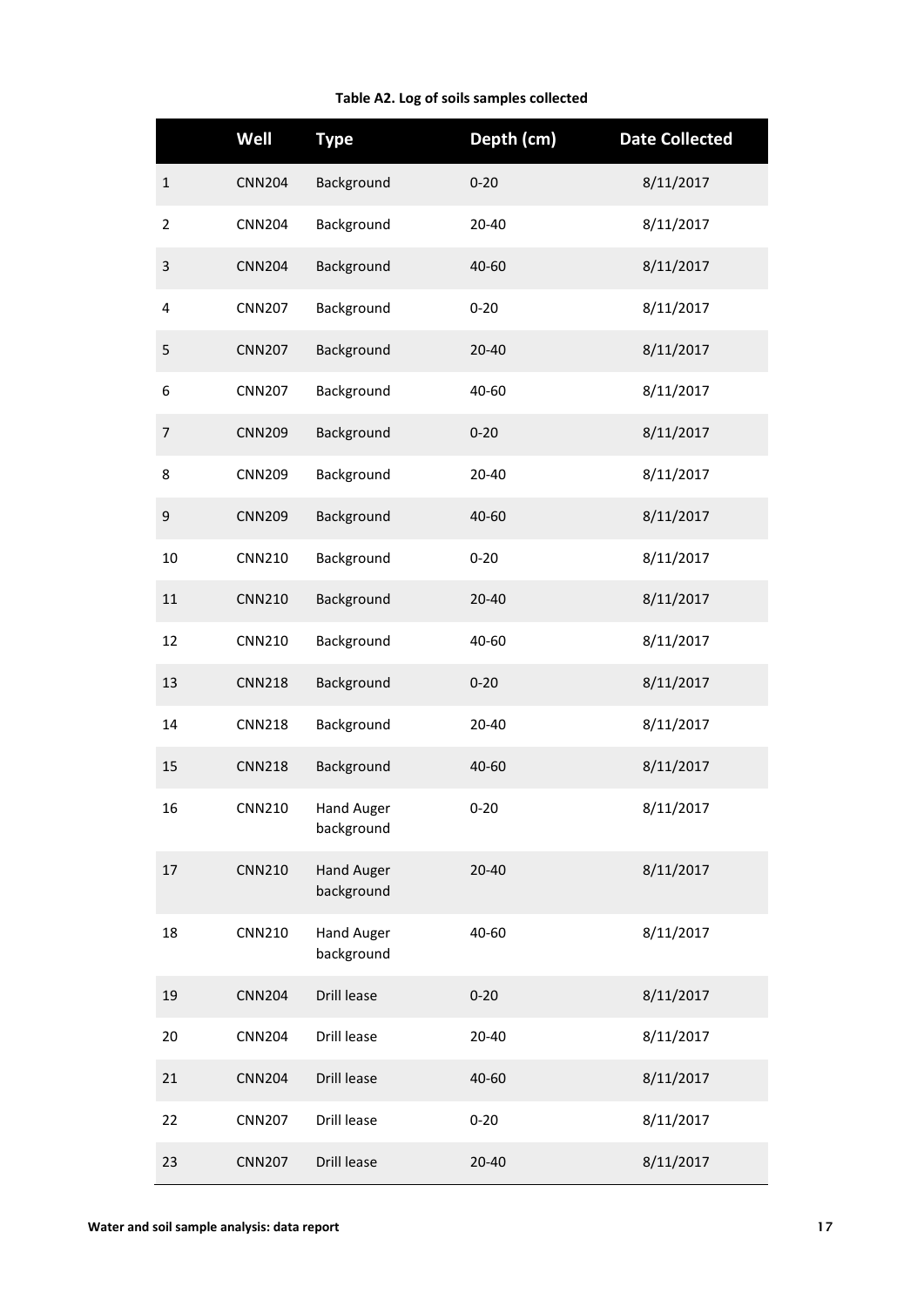|    | Well          | <b>Type</b> | Depth (cm) | <b>Date Collected</b> |
|----|---------------|-------------|------------|-----------------------|
| 24 | <b>CNN207</b> | Drill lease | 40-60      | 8/11/2017             |
| 25 | <b>CNN209</b> | Drill lease | $0 - 20$   | 8/11/2017             |
| 26 | <b>CNN209</b> | Drill lease | 20-40      | 8/11/2017             |
| 27 | <b>CNN209</b> | Drill lease | 40-60      | 8/11/2017             |
| 28 | <b>CNN210</b> | Drill lease | $0 - 20$   | 8/11/2017             |
| 29 | <b>CNN210</b> | Drill lease | $20 - 40$  | 8/11/2017             |
| 30 | <b>CNN210</b> | Drill lease | 40-60      | 8/11/2017             |
| 31 | <b>CNN218</b> | Drill lease | $0 - 20$   | 8/11/2017             |
| 32 | <b>CNN218</b> | Drill lease | 20-40      | 8/11/2017             |
| 33 | <b>CNN218</b> | Drill lease | 40-60      | 8/11/2017             |
| 34 | <b>CON382</b> | Drill lease | $0 - 20$   | 8/11/2017             |
| 35 | <b>CON382</b> | Drill lease | 20-40      | 8/11/2017             |
| 36 | <b>CON382</b> | Drill lease | 40-60      | 8/11/2017             |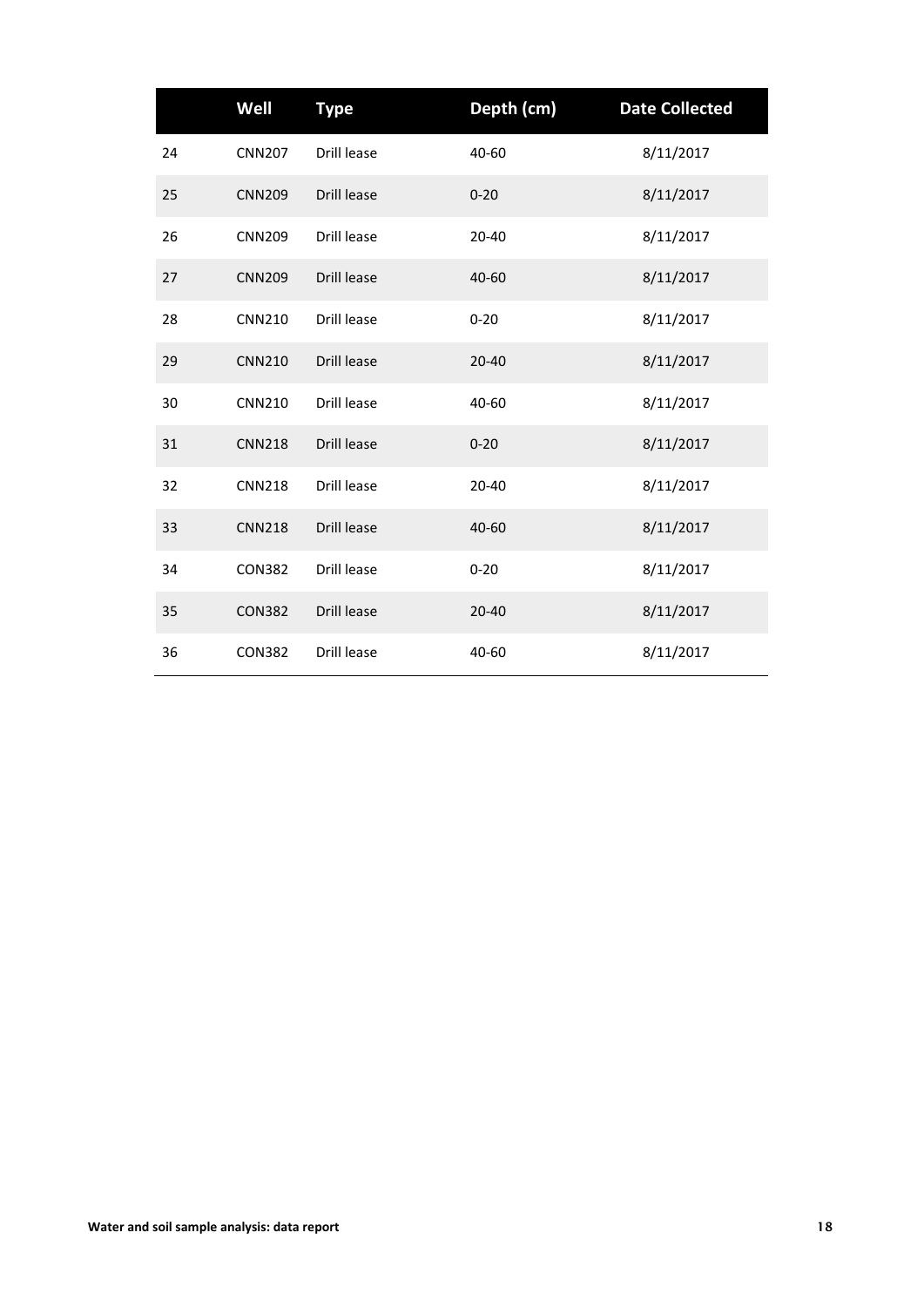### <span id="page-21-0"></span>**Appendix B: Inorganics data**

Inorganic analysis data

<span id="page-21-1"></span><https://doi.org/10.25919/5eb34069929d5>

### **Appendix C: Soils data**

Soils data <https://doi.org/10.25919/5eb34069929d5>

# <span id="page-21-2"></span>**Appendix D: Organics data**

Organics data

<https://doi.org/10.25919/5eb34069929d5>